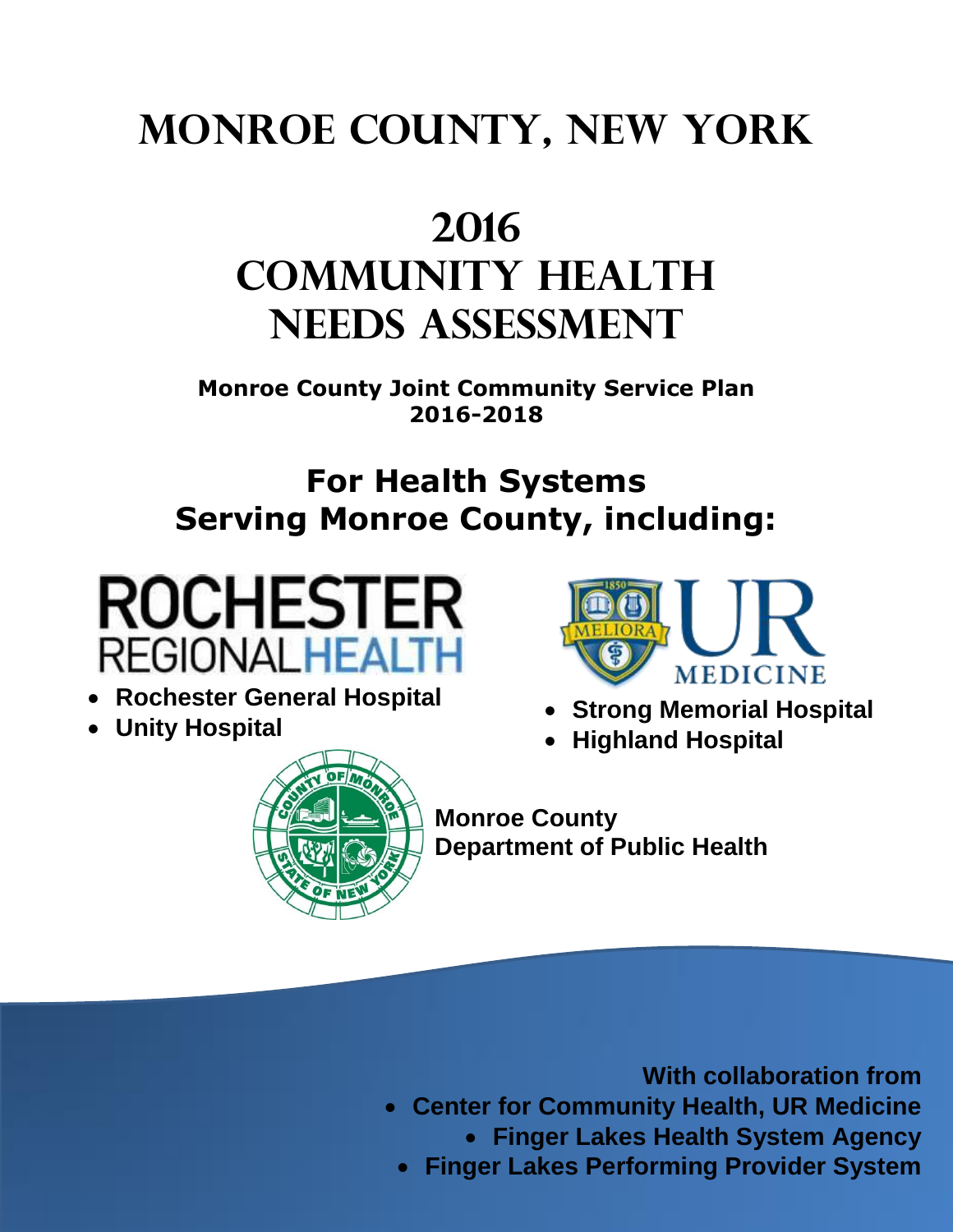# **2016 JOINT COMMUNITY HEALTH NEEDS ASSESSMENT – MONROE COUNTY, NEW YORK**

#### **Summary:**

During 2016, a Community Health Needs Assessment (CHNA) was conducted jointly by the hospital systems serving Monroe County, NY in collaboration with the Monroe County Department of Public Health and the community planning agency, Finger Lakes Health System Agency (FLHSA). The hospital systems are 1. University of Rochester Medicine (URM), which is the system that includes Strong Memorial Hospital and Highland Hospital; and 2. Rochester Regional Health (RRH), which is the health system for Rochester General Hospital and Unity Hospital. All four hospitals contributed to this needs assessment and this needs assessment will serve as the CHNA for each of the hospitals. The community served is Monroe County, NY which has significant overlap between the two systems and is the sole target community for the Monroe County Department of Public Health.

The assessment process for this report is a continuation of a long history of collaboration and needs assessment for Monroe County and represents only a point-in-time in our community health quality improvement process. The Community Health Improvement Workgroup (CHIW) is the oversight body for this process. The CHIW has been meeting monthly or every other month since May 2012. Each hospital has one representative spot to the team in addition to public health experts from the Monroe County Department of Public Health (MCDPH), and community member experts from the Finger Lakes Health System Agency (FLHSA). The CHIW is facilitated by the Center for Community Health within the UR Medicine and each hospital contributes financially to maintain the leadership, meetings and the assessment process. Although the team meetings are not advertised to the public, anyone is welcome to attend. Information discussed at the meeting is shared with hospital leadership and to various community groups for input and comment as team members feel is appropriate. Members of the core team for the CHIW include:

| <b>NAME</b>                                         | <b>TITLE</b>                                                           | <b>AFFILIATION</b>                                  |
|-----------------------------------------------------|------------------------------------------------------------------------|-----------------------------------------------------|
| <b>Theresa Green, PhD, MBA</b>                      | Director of Community Health<br>Policy & Education                     | Center for Community Health, URMC                   |
| <b>Shannon Klymochko</b>                            | Health Project Coordinator - Policy                                    | Center for Community Health, URMC                   |
| <b>Kathy Carelock</b><br><b>Anne Kern</b>           | Manager, Division of Epidemiology<br>Public Health Program Coordinator | <b>Monroe County</b><br>Department of Public Health |
| <b>Lisa Thompson</b>                                | Director of Public Relations                                           | <b>Highland Hospital</b>                            |
| <b>Bridgette Wiefling, MD</b>                       | Chief Quality and Innovation Officer                                   | Rochester Regional Health                           |
| <b>Alida Merrill</b>                                | Senior Director Quality and Innovations                                | Rochester Regional Health                           |
| <b>Anthony Minervino</b><br><b>Jim Sutton, PA-C</b> | <b>Medical Groups</b>                                                  | <b>Rochester General</b><br>Unity                   |
| Kathy Parrinello, RN, PhD                           | Associate VP and COO                                                   | <b>Strong Memorial Hospital</b>                     |
| <b>Mardy Sandler</b>                                | <b>Chief Social Worker</b>                                             | <b>Strong Memorial Hospital</b>                     |
| <b>Al Bradley</b><br><b>Katie Horan</b>             | Senior Project Manager, HBP Collaborative<br><b>Regional Planner</b>   | Finger Lakes Health Systems Agency                  |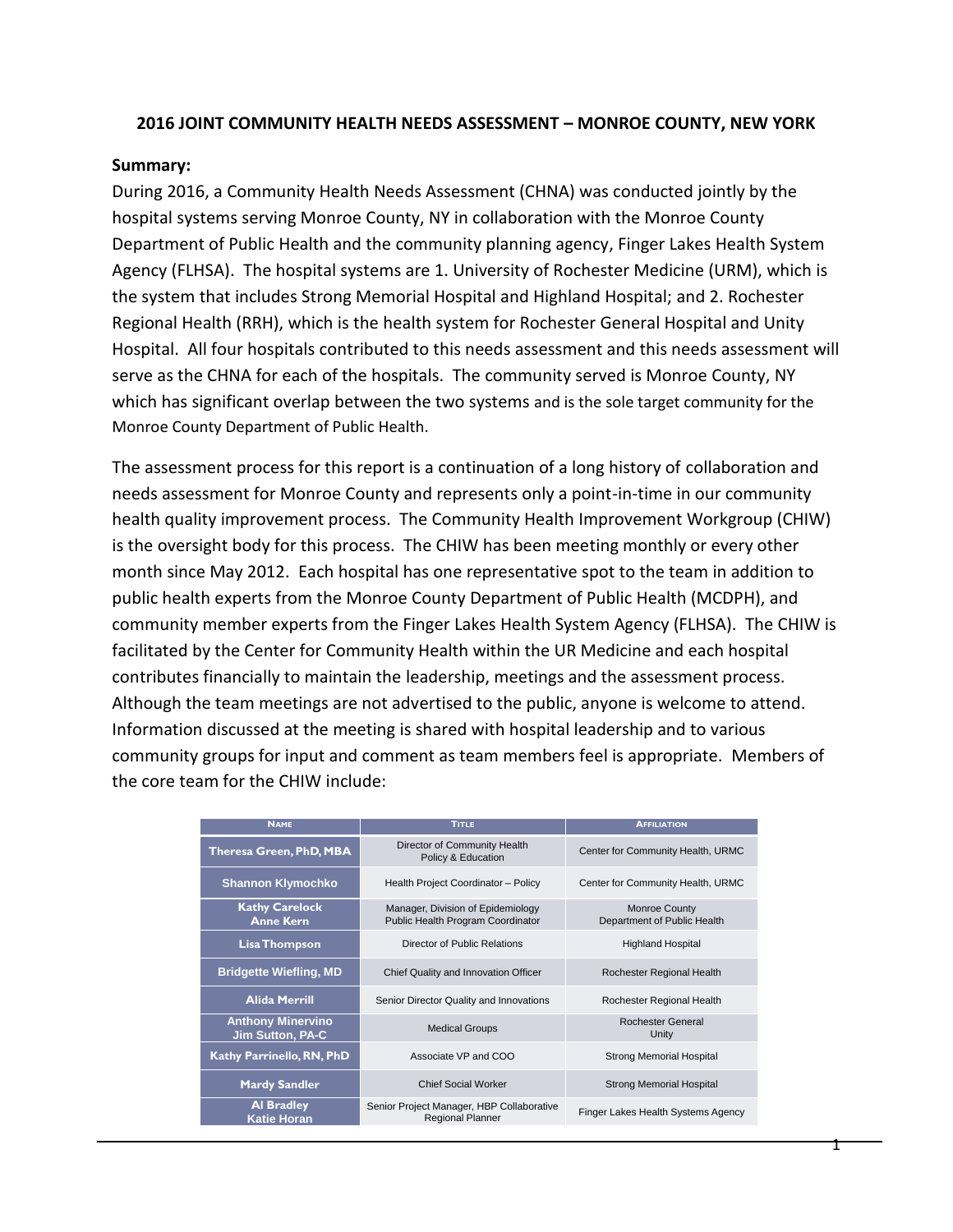#### **Description of the Community Being Served**

#### A. Defining the Service Community:

Rochester, NY and its surrounding communities in the Western New York Region provide a remarkable example of what can be accomplished through collaboration. Hospital systems in Monroe County including Rochester General Health System, Unity Health System, UR Strong, and Highland have jointly filed a community service plan to the New York State Department of Health since 2000, and this year is no exception. This unique effort, done in collaboration with the Monroe County Department of Public Health and the Finger Lakes Health System Agency, demonstrates true community health assessment and improvement planning for Monroe County and its surrounding neighborhoods.

This needs assessment and implementation plan is a joint submission of the hospitals that serve Monroe County and has been prepared in collaboration with the Monroe County Department of Public Health. In addition, most data is available at the county level, the interventions are primarily focused at the county level and a large portion (90%+) of the patients served in all four hospitals reside in Monroe County, therefore the plan's service area will be defined as Monroe County, NY.

#### B. Demographics of the Community:

Monroe County is located in western New York, centered on the City of Rochester, with 19 suburban and rural towns. Rochester and Monroe County serve as the hub for a 5-county metropolitan statistical area with a 2010 population of 1,054,323 that share health care and media resources. A map of the county and its cities is shown below.



#### Figure 1: Map of Monroe County, NY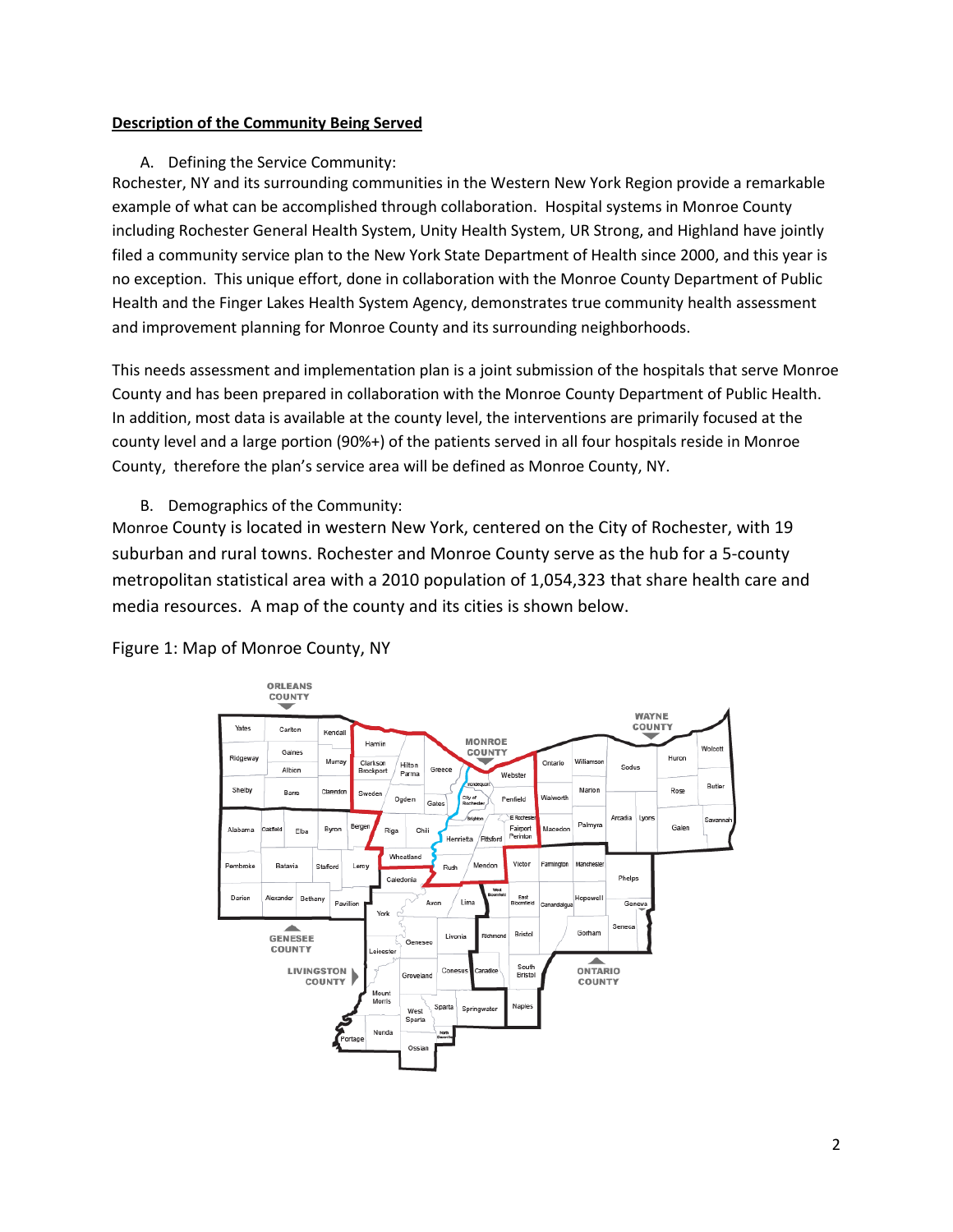# **Population**

The population estimate for Monroe County in 2014 is 749,857 persons, which represents a 0.7% increase from the 2010 Census figure of 744,344. The estimate for the City of Rochester is 209,983 in 2014, down 0.3% since 210,565 in 2010.

The average household size in Monroe County is 2.41. According to the 2014 population estimates estimated population aged 5 or younger is 5.6% and the age 65 and over makes up 15.5%. The table below shows the number and percentage of the population in Monroe County by age groups.

| Monroe County, Population By Age Group | Number  | Percent |
|----------------------------------------|---------|---------|
| Total                                  | 749,857 |         |
| Under 5 years                          | 42,241  | 5.6%    |
| 5 to 9 years                           | 43,499  | 5.8%    |
| 10 to 14 years                         | 46,026  | 6.1%    |
| 15 to 19 years                         | 53,026  | 7.1%    |
| 20 to 24 years                         | 56,989  | 7.6%    |
| 25 to 29 years                         | 55,126  | 7.4%    |
| 30 to 34 years                         | 47,614  | 6.3%    |
| 35 to 39 years                         | 41,116  | 5.5%    |
| 40 to 44 years                         | 43,981  | 5.9%    |
| 45 to 49 years                         | 49,749  | 6.6%    |
| 50 to 54 years                         | 55,517  | 7.4%    |
| 55 to 59 years                         | 53,241  | 7.1%    |
| 60 to 64 years                         | 45,684  | 6.1%    |
| 65 to 69 years                         | 37,095  | 4.9%    |
| 70 to 74 years                         | 26,599  | 3.5%    |
| 75 to 79 years                         | 18,933  | 2.5%    |
| 80 to 84 years                         | 14,806  | 2%      |
| 85 years and over                      | 18,615  | 2.5%    |

Table 1. Population by Age, Monroe County 2014

Source: 2014 Population Estimates, US Census Bureau

Fifteen percent or 112,479 of Monroe County residents are African-American; of those, 73% reside within the City of Rochester. Of the County's 59,989 Latino citizens, 60% reside in the City of Rochester. The Latino community, mostly of Puerto Rican descent, is the fastest growing segment of the Rochester population.

The estimated population by race and Latino origin for Monroe County and the City of Rochester is shown in the table below.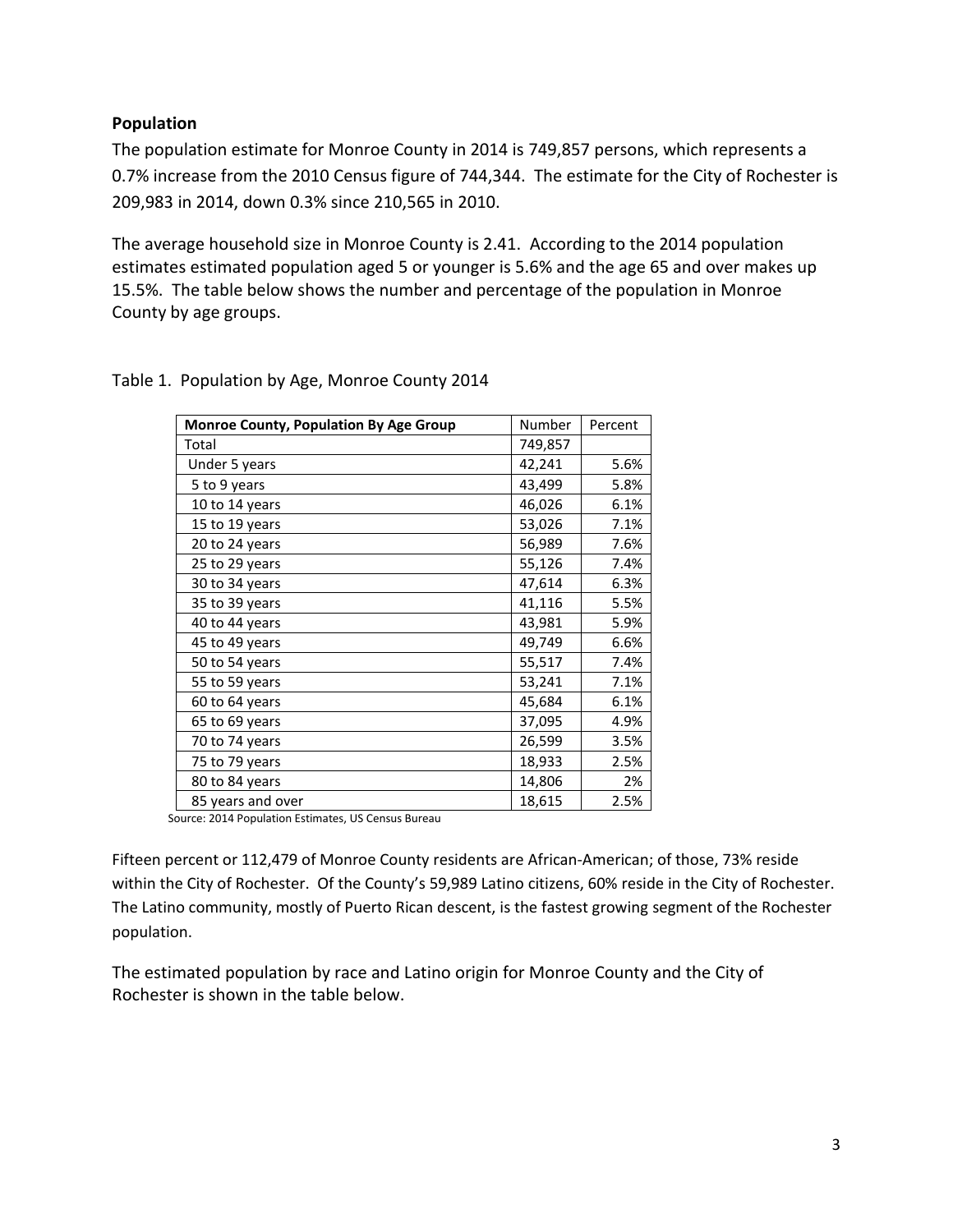| Monroe County % of Population by Race Alone and Latino Origin | Monroe<br>County | City of<br>Rochester |
|---------------------------------------------------------------|------------------|----------------------|
| White, Not Latino                                             | 72%              | 37%                  |
| Black, Not Latino                                             | 15%              | 39%                  |
| Other Races, Not Latino                                       | 4%               | 4%                   |
| More than one Race, Not Latino                                | 2%               | 3%                   |
| Latino                                                        | 8%               | 17%                  |

Source: 2010-2014 American Community Survey 5-year estimates., US Census Bureau

# **Socioeconomic Indicators**

Poverty and low educational levels are associated with higher rates of illness, premature death and fair or poor self-reported health status. Having limited financial resources has an impact on access to health care, and the ability to pay for medication and purchase healthy food. Literacy levels have a profound impact on an individual's ability to manage their health.

For the period 2010-2014, it was estimated that 15.4% of people living in Monroe County were living below the poverty level. Rochester is considered the 5<sup>th</sup> poorest city in the United States among the top 75 metropolitan areas. More than 50% of children in Rochester live in poverty, the highest for any comparably sized city in the US.  $^1$ 

The table below shows the percentage of the population living in poverty by residence, age and race and Latino origin.

| <b>Percentage of the Population</b><br><b>Living in Poverty</b> | Monroe County | City of Rochester |
|-----------------------------------------------------------------|---------------|-------------------|
| Total population                                                | 15%           | 34%               |
| By Age                                                          |               |                   |
| Under Age 18                                                    | 23%           | 53%               |
| Age 65 and Older                                                | 7%            | 15%               |
| <b>By Race/Latino Origin</b>                                    |               |                   |
| White, Not Latino                                               | 9%            | 20%               |
| <b>Black</b>                                                    | 36%           | 42%               |
| Latino (of any race)                                            | 35%           | 44%               |

Table 3. Poverty in Monroe County

 $\overline{\phantom{a}}$ 

Source: 2010-2014 American Community Survey 5-year estimates, US Census Bureau

Monroe County median household income for 2010-2014 is estimated at \$52,501. The table below shows disparity by residence and race and Latino origin.

 $^1$  Analysis of American Community Survey Data for 2010-2014, ACT Rochester downloaded May 3, 2016 http://www.actrochester.org/sites/default/files/Rochester%27s%20Poverty%20Rate%20Rises%20According%20to %20New%20Census\_December%202015.pdf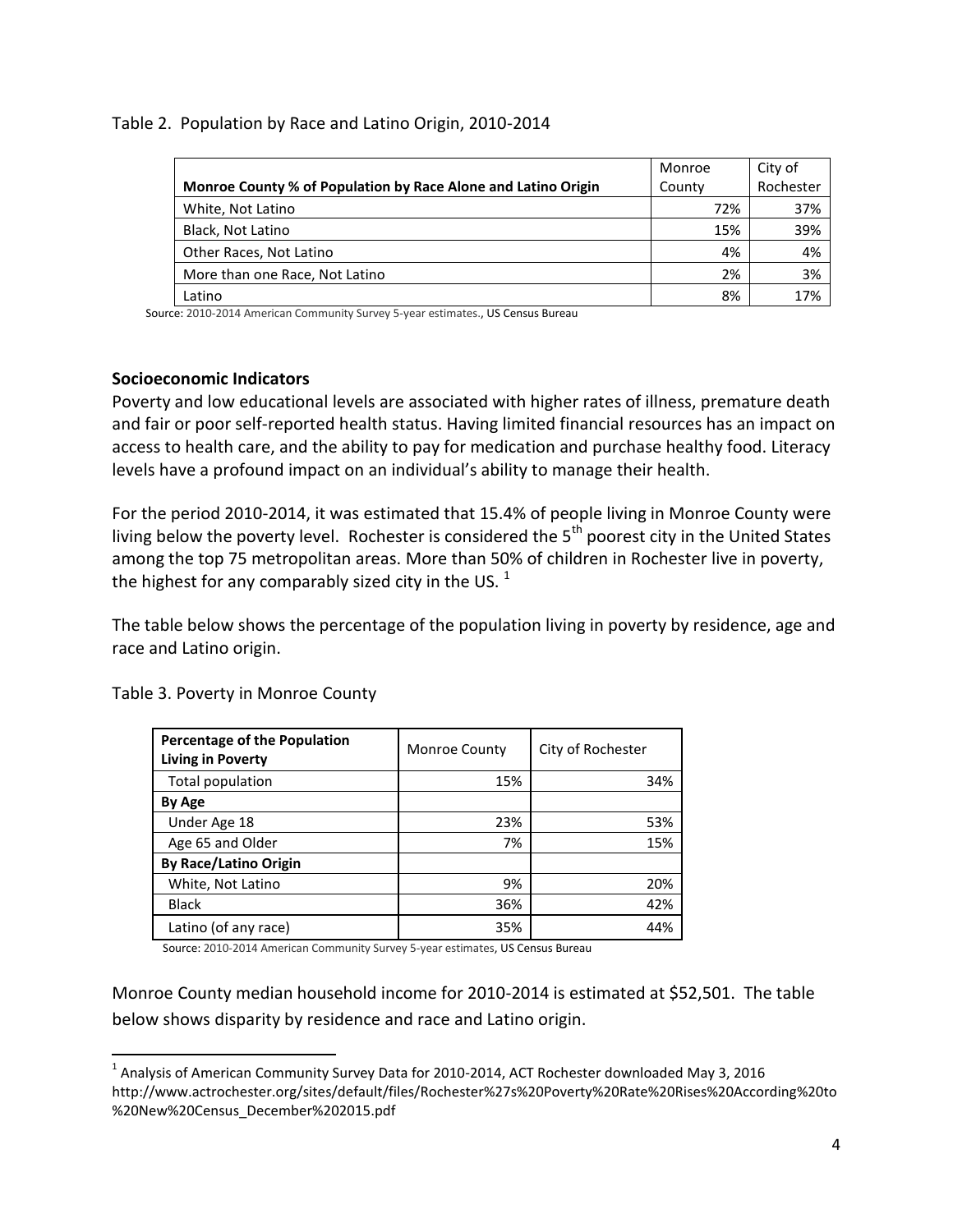| <b>Median Household Income</b> | <b>Monroe County</b> | City of Rochester |
|--------------------------------|----------------------|-------------------|
| Total population               | \$52,501             | \$30,784          |
| <b>By Race/Latino Origin</b>   |                      |                   |
| White, Not Latino              | \$60,074             | \$41,427          |
| <b>Black</b>                   | \$27,371             | \$23,586          |
| Latino (of any race)           | \$29,256             | \$22,127          |

# Table 4. Median Household Income Monroe County

Source: 2010-2014 American Community Survey 5-year estimates., US Census Bureau

A low graduation rate in the City of Rochester is a major socioeconomic issue for the community. Fifty-one percent of the students who entered  $9<sup>th</sup>$  grade in 2010 in the Rochester City School District graduated four years later. The high school graduation rate county-wide in 2014 was 82%. (Source: NYS Education Department)

One distinct characteristic of Monroe County is the size of the deaf population; an estimated 10,000-15,000 primary American Sign Language (ASL) users. The deaf population is heterogeneous and complex, differentiated along lines of educational background, ASL fluency, age of onset of deafness, as well as race and ethnicity. Racial and ethnic disparities within this group, while likely, have not been well-documented.

# C. Existing Facilities and Resources within the Community

Monroe County enjoys productive collaboration among its hospital systems including University of Rochester Medicine's Strong Memorial Hospital and Highland Hospital, and Rochester Regional Health's Rochester General and Unity Hospital. In addition to the health systems, there is a robust Monroe County Department of Public Health, a regional planning agency Finger Lakes Health System Agency, and many other relevant community initiatives.

# **Rochester Regional Health**

Rochester Regional Health was formed in 2014 with the joining of Rochester General and Unity Health systems. These organizations share legacies that go back generations, to visionary physician and community leaders who had a passion for caring for the sick and injured families who lived in the region. It was natural that these like-minded systems - united in their missions to heal and serve people and their communities – would come together.

Rochester Regional has a bold vision for transforming healthcare beyond the traditional hospital setting to help people maintain good health in their everyday lives. Although the system includes five hospitals, it serves the community as a truly integrated health services organization. Rochester Regional Health includes hospitals, physicians, ElderONE/PACE (Program for All-Inclusive Care for the Elderly) and home health programs, outpatient laboratories, rehabilitation programs, surgical centers, independent and assisted living centers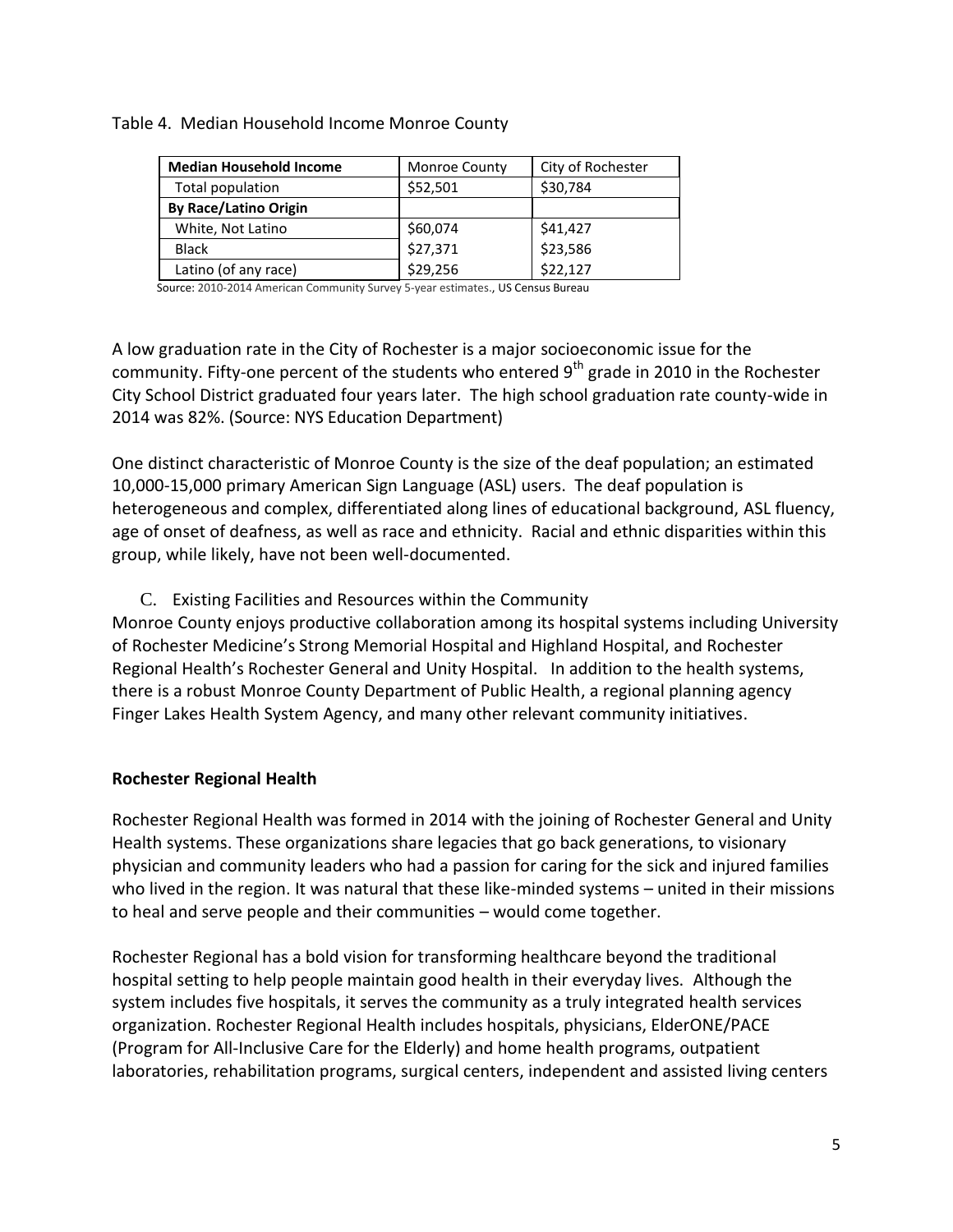and skilled nursing facilities. This far-reaching and comprehensive network serves families in communities across eight counties in Western New York and the Finger Lakes region.

# **Rochester General Hospital**

Rochester General Hospital is a 528-bed acute-care facility with a medical and dental staff of 1,500 that provides services including emergency, pediatrics, obstetrics, gynecology, neurosciences and much more. The hospital has established collaborations with the Cleveland Clinic and the Roswell Park Cancer Institute and is home to a number of centers of excellence including Lipson Cancer Center and Center for Blood Disorders and the Sands-Constellation Heart Institute. Rochester General is a Certified Quality Breast Center of Excellence™ by the National Quality Measures for Breast Centers program from the National Consortium of Breast Centers, Inc.; a New York Statedesignated Stroke Center and a Bariatric Surgery Center of Excellence by the American Society for Metabolic and Bariatric Surgery.

Among the high points in the first half of 2016 the Rochester General Surgical Intensive Care Unit was a recipient of the GOLD level of the Beacon Award for Excellence from the American Association of Critical-Care Nurses. In addition, the hospital was named one of America's 100 Best Hospitals, as well as a Distinguished Hospital for Clinical Excellence by HealthGrades. Rochester General was also awarded Blue Distinction Center+ designation for Maternity Care.

# **Unity Hospital**

Unity Hospital is a 287-bed community hospital in the town of Greece that provides medical, surgical and rehabilitation services. After a four-year total renovation (completed in 2014), Unity is now the only Monroe County hospital to feature all private patient rooms and free parking. Unity offers a broad range of specialty centers, including the Golisano Restorative Neurology and Rehabilitation Center, the Charles J. August Joint Replacement Center and the August Family Birth Place. The hospital is also a New York State-designated Stroke Center.

In the first five months of 2016, Unity Hospital was recognized in numerous ways, including the Golisano Restorative Neurology and Rehabilitation program receiving its eighth consecutive CARF (Commission on Accreditation of Rehabilitation Facilities) accreditation; Unity Hospital's Spine Surgery and Knee and Hip Replacement programs as well as the Family Birth Place designated Blue Distinction Centers+ by the BlueCross BlueShield Association; and the Park Ridge Living Center named a Top-Performing Nursing Facility for achieving the top quintile in the last three years of the Nursing Home Quality Initiative (NHQI) from the Department of Health.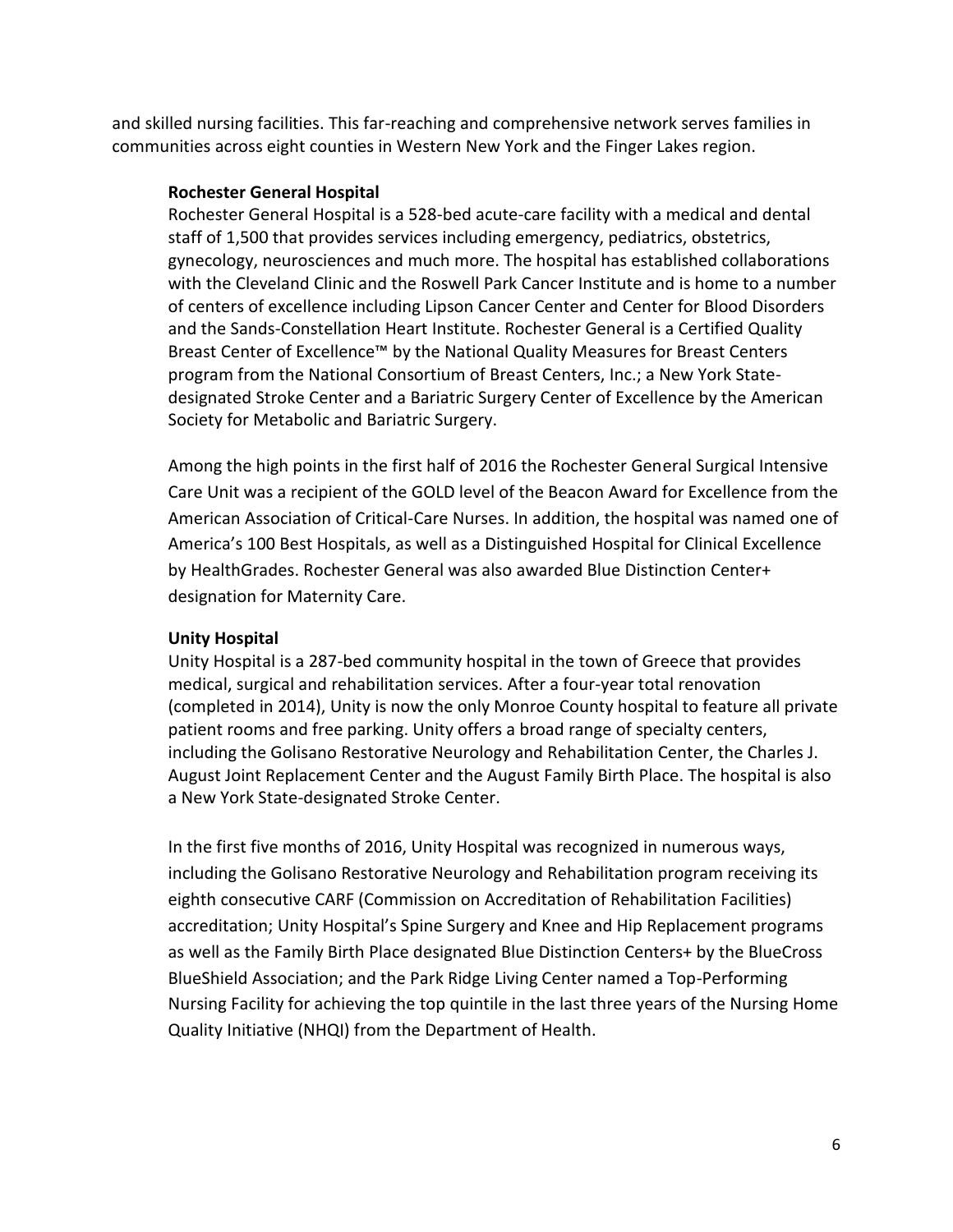#### **University of Rochester Medicine**

One of the nation's top academic medical centers, URMedicine forms the centerpiece of a patient care network consists of Strong Memorial Hospital (including Golisano Children's Hospital), Highland Hospital, and affiliates Thompson Health, the Eastman Institute for Oral Health, Visiting Nurse Service, and the University of Rochester Medical Faculty Group. Student rosters include approximately 400 medical students, 550 graduate students, and 600 residents and fellows who are engaged in community service throughout their education. Two hospitals in Monroe County are in the UR Medicine health system, Strong Memorial Hospital and Highland Hospital.

# **Strong Memorial Hospital**

The University's health care delivery network is anchored by Strong Memorial Hospital, an 830-bed, University-owned teaching hospital. Strong boasts a state-designated Level One Trauma and Burn Center, pioneering transplant programs, a comprehensive cardiac service, esteemed programs for conditions such as Parkinson's Disease, epilepsy, and other neuromuscular illnesses, as well as tertiary care pediatric services delivered through the 132-bed Golisano Children's Hospital. With a solid reputation for quality, Strong Memorial has earned the National Research Corporation's "Consumer Choice Award" all 19 years since the award's inception.

*U.S. News & World Report* consistently lists Strong's adult and pediatric specialty programs in its rankings of Best Hospitals in America. Last year, Strong ranked four adult specialties in the Top 50 – Neurology/Neurosurgery, Gynecology, Endocrinology and Nephrology– in addition to eight "high performing" specialties, with scores nearly as high as the Top 50. In addition, two pediatric specialties – Nephrology and Endocrinology – rank in the Top 50. The Palliative Care Program received the Gold Seal of Approval from the Commission, becoming the third in the nation – and the first at an academic medical center – to receive this level of recognition. The Commission also awarded special recognition to the Program in Heart Failure and Transplantation for both its heart failure and ventricular assist device programs. Strong offers the only comprehensive cardiac program in Upstate New York, with prevention services, leadingedge treatments and devices, surgical options, and Upstate New York's only cardiac transplant service. The center was the first in upstate to implant a total artificial heart.

Strong's cardiac and stroke programs are honored by the American Heart Association/American Stroke Association's Get With the Guidelines initiative. Strong also was tapped for the Target: Stroke Honor Role, which recognizes hospitals that have consistently and successfully reduced the time between a stroke victim's arrival at the hospital and treatment.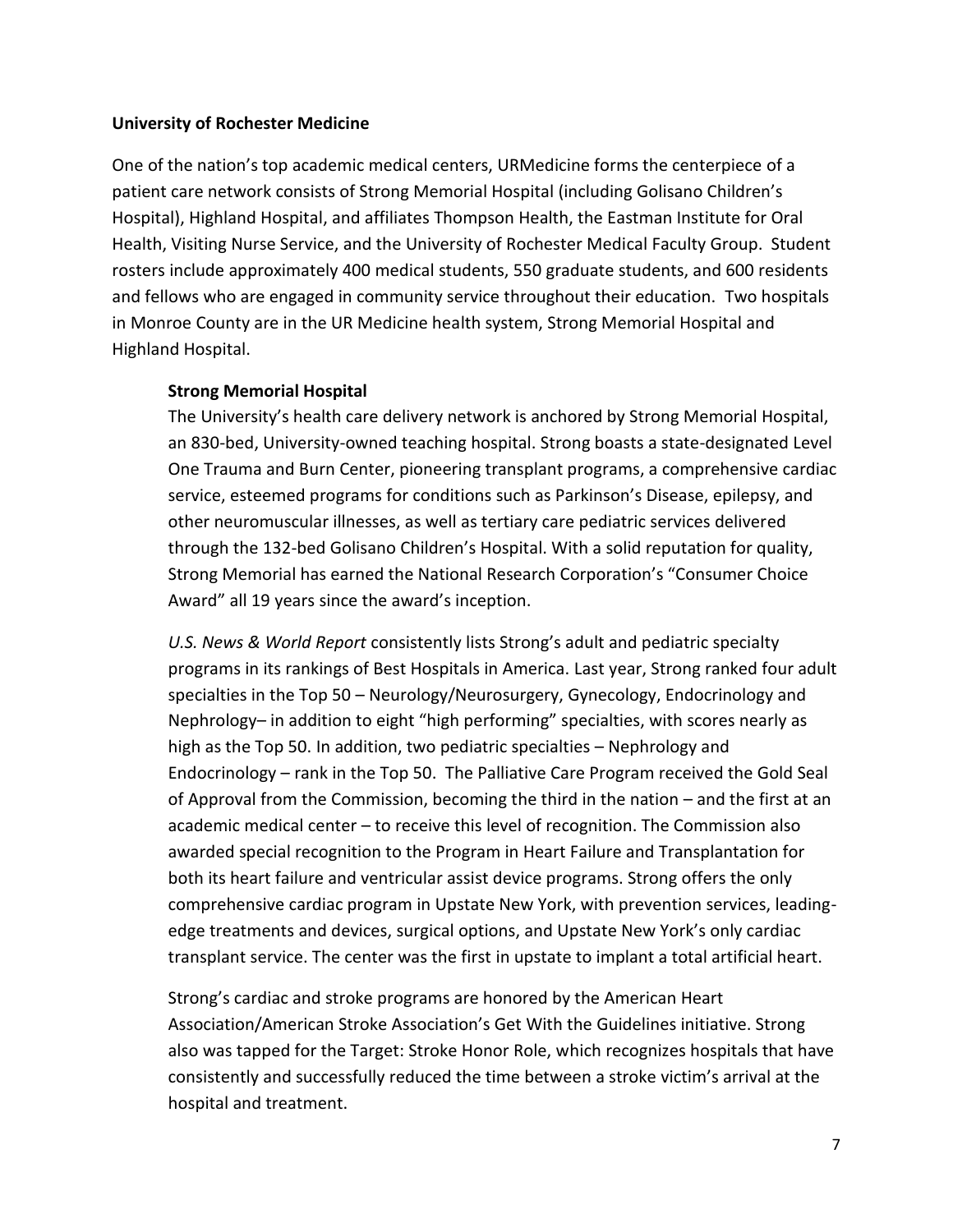#### **Highland Hospital**

Highland delivers Medicine of the Highest Order in a community hospital where compassion, quality, and family-centered care are our guiding principles. Highland is an affiliate of UR Medicine. The main hospital campus, located at 1000 South Avenue in Rochester, is home to a 261-bed acute care facility. The hospital has 2,707 employees. The medical staff, which includes UR Medicine-affiliated and community physicians those who do cases or refer patients to the hospital, numbers 1220. The hospital serves the urban Rochester area and surrounding counties (Monroe, Genesee, Livingston, Ontario, Orleans and Wayne). Its Wolk Emergency Department and Observation Unit see more than 42,000 visits each year. Patients also travel to Highland from the upstate New York region and Pennsylvania for outstanding medical care and specialty services, Signature services include Evarts Joint Center, Geriatrics, Geriatric Fracture Center, Bariatric Surgery Center, OB/GYN and GYN Oncology, and Highland Family Medicine. Highland also offers Surgery, Radiation Oncology, Women's Services, and an extensive network of more than 11 Primary Care-affiliated practices. In addition, Highland Family Medicine is the largest provider of Family Medicine in upstate New York with an extensive network comprised of both private community and University of Rochester Medical Faculty Group physicians.

In late 2016, the hospital will complete construction on a new two-story, 30,000 squarefoot building addition on the south side of the hospital's current campus. The new building and renovation of existing hospital space will provide room for six new operating rooms and a 26-bed Observation Unit. Highland Hospital conducts many health and wellness education events throughout the year. Examples include free or low-cost health education programs on topics related to aging, diabetes management, joint pain/joint replacement, and Bariatric surgery. Free mammography screening days are offered through UR Medicine Breast Imaging at Highland Hospital and other convenient locations each year for uninsured/underinsured women. Highland's medical staff provides health information and wellness screenings at numerous community events such as annual health fairs.

In addition to the outstanding health care system in Monroe County, several other resources are available through collaborative organizations, most notably:

**The Monroe County Department of Public Health** (MCDPH) provides direct services designed to protect the public from health risks, disease, and environmental hazards, by providing preventive services, education, and enforcement of health codes.

The Nursing Services Division protects and promotes the health of the community through support, education, empowerment, and direct nursing care services. Programs and services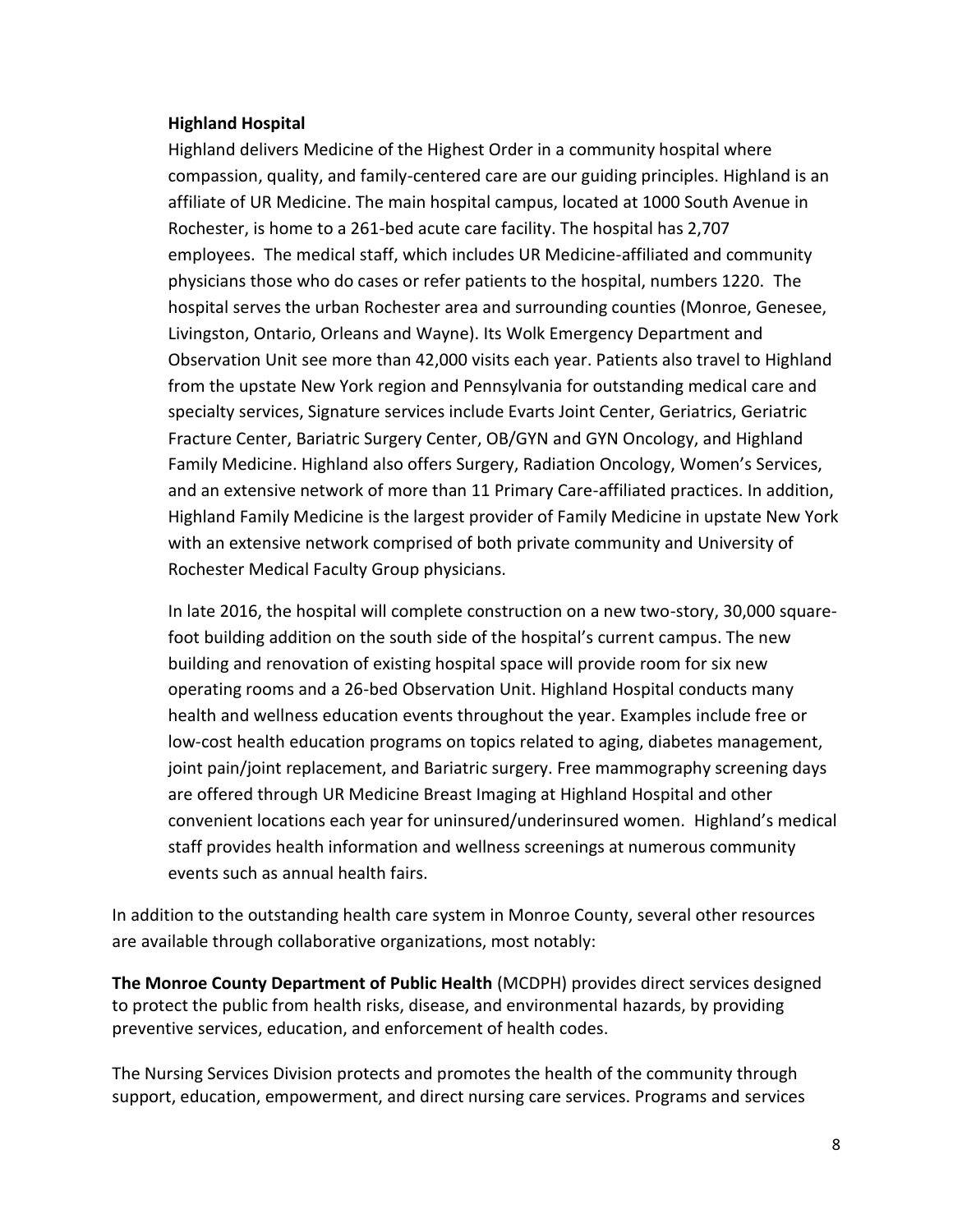include immunizations, tuberculosis control, sexually transmitted disease prevention, HIV screening and treatment, WIC - a supplemental food and nutrition program for women and children, and Nurse Family Partnership, an evidence-based, nurse-led home visiting program for first time mothers with limited income.

The Division of Environmental Health provides information, education, and inspection of facilities, in addition to emergency response at incidents that threaten the public's health and the environment.

The Special Children's Services Division includes the Early Intervention (EI) Program, which services children (Birth - 2) who are at risk of developmental delays and the Pre-School Special Ed Program which serves children ages 3-5 who have delays that may affect their education.

The Division of Epidemiology and Disease Control provides expertise in epidemiology and data analysis to the Department and the community. The Division publishes community health assessments, develops community health improvement plans with input from stakeholders, and provides public health data for community organizations to utilize for grant writing, education and policy development. The Division also conducts surveillance, epidemiological investigations, and community intervention to prevent and control communicable diseases in accordance with New York State Department of Health requirements.

Other programs within the MCDPH family include the Office of the Medical Examiner and Starlight Pediatrics, which provides medical care for children in foster care.

**The Center for Community Health (CCH).** UR Medicine has a long-standing and unusually robust commitment to community health, recognized as its fourth mission, along with research, education and patient care. The Center for Community Health was established in 2006 to support community-academic public health partnerships and to provide consultation to faculty, students and staff to establish community initiatives and research. Its mission is to *join forces with the community to eliminate disparities and improve health through research, education and service*. Today, the CCH includes more than 60 faculty and staff and manages multiple programs funded by \$5.6 million per year (Calendar year 2011) of extramural funding. In addition, the CCH is supported by the URMC financial, legal, and management infrastructure.

**The Finger Lakes Health Systems Agency** (FLHSA) is the community-based health planning agency dedicated to promoting the health of the region's population. The organization provides a neutral community table for comprehensive planning among the health systems of the region. In addition, FLHSA is skilled in supporting and facilitating diverse coalitions. They have provided coordination and staff-support to the African American and Latino Health Coalitions and are the lead agency for HEALTHI Kids and for the Rochester Business Alliance High Blood Pressure Initiative.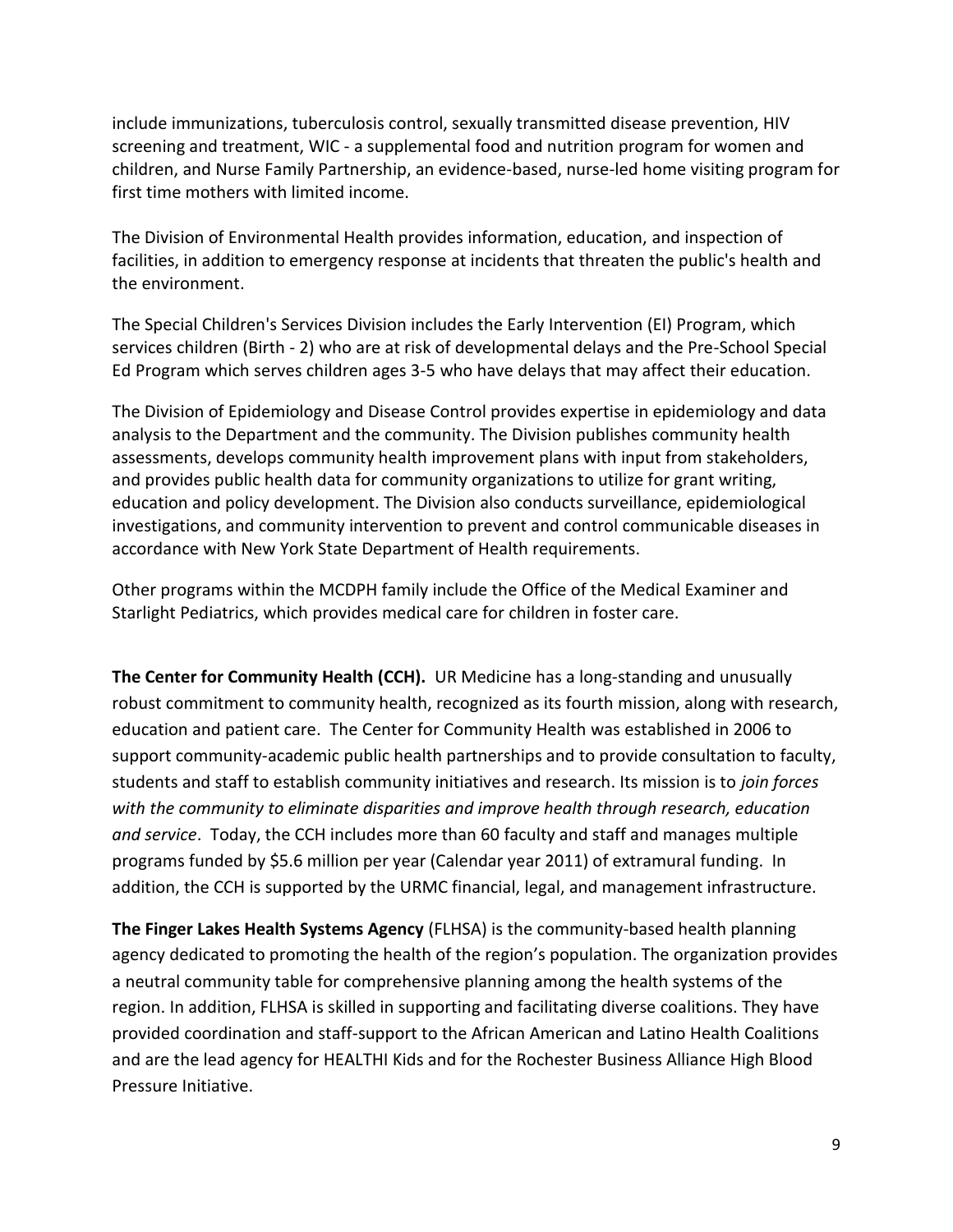- HEALTHI Kids is a policy and practice advocacy coalition addressing environmental solutions to promote healthy weight among children. The HEALTHI Kids' Policy Team includes 27 organizations. Funded by the Greater Rochester Health Foundation (GRHF), the Robert Wood Johnson Foundation under its Healthy Kids, Healthy Communities initiative, and the NY Department of Health, this coalition has galvanized over 1,000 community constituents.
- The African American and Latino Health Coalitions, convened under the FLHSA umbrella, bring together community members, health professionals, and the FLHSA staff to define unmet needs, engage community members, develop new thought leaders, increase community knowledge, and develop standards and improve collection of data on patients' race, ethnicity, and preferred language. Each coalition has created a comprehensive report identifying pressing health issues and disparities confronting their respective communities. The *Nuestra Salud* ("Our Health") report offers strategies to expand access to care, reduce the uninsured Latino population, help health care providers meet the unique needs of Latinos, and empower the Latino community to be better health care consumers. The "What's Goin on?" report specifically explores the link between the cultural environment and health behaviors for African Americans and makes a collective call for community action.

**The Greater Rochester Chamber of Commerce (GRCC)** Healthcare Planning Team and the High Blood Pressure Collaborative, are increasingly engaged in addressing health in the worksite and the community. High Blood Pressure Collaborative, a group of more than 70 individuals from 40 organizations, works together to increase the percentage of people with high blood pressure who meet goal blood pressure measures through interventions in worksites, the community and the health care system. The long term goal is to decrease the incidence of heart attacks, heart failure, strokes, and kidney failure.

The GRCC has worked with the community on a variety of health issues including support for the local regional health care information organization, the application of Lean Six Sigma approaches to hospital management, and the use of community health workers. The "eat well, live well" challenge, sponsored by Wegmans Food Markets (Business Week 11/23/09; HHS Certificate of Recognition for Outstanding Prevention Efforts, 2007) has been effective in promoting physical activity and nutrition. Over the past four years, 160,000 employees of 350 local organizations have participated, walking more than 60 billion steps and consuming 24 million cups of fruits and vegetables.

The **Smoking and Health Action Coalition** (SHAC) of Monroe County is a Community Partnership of the New York State Tobacco Control Program. The goals of the coalition are to: promote cessation from tobacco use; decrease the social acceptability of tobacco use; prevent the initiation of tobacco use among youth and young adults; and eliminate exposure to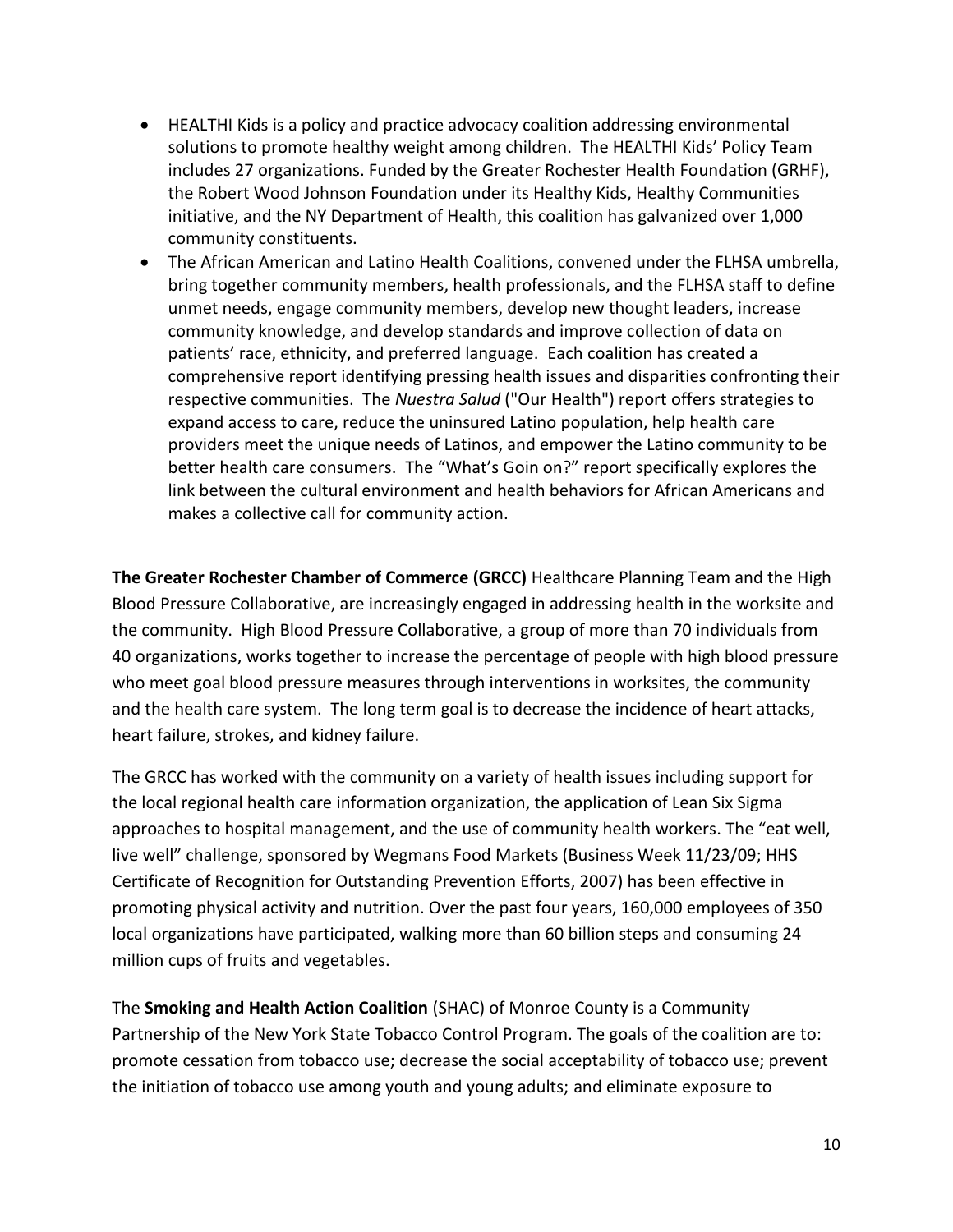secondhand smoke. SHAC works to reduce the impact of retail tobacco product marketing on youth and provides education around laws, regulations and voluntary policies that create tobacco-free outdoor spaces and smoke free housing. Current member agencies include: MCDPH, American Lung Association, American Heart Association, American Cancer Society, the Monroe County Medical Society, and the Center for Tobacco Free Finger Lakes of URMC.

**Center for Tobacco Free Finger Lakes (CTFFL)**, formerly Greater Rochester Tobacco Cessation Center is centered in UR Medicine. CTFFL is funded by the NYS Department of Health (DOH) to provide training and technical assistance to all healthcare providers. CTFFL uses evidencebased resources and programs to assists providers in the design and implementation of officebased systems that identify and effectively treat tobacco dependence, according to the Department of Health and Human Services Clinical Practice Guidelines.

**National Center for Deaf Health Research (NCDHR)**, a CDC-funded prevention research center, is another community asset is Monroe County. Initially funded in 2004, NCDHR's mission is health promotion and disease prevention with deaf and hard-of-hearing populations through community based participatory research.

Three recent Rochester community initiatives are notable for this CHNA:

**Rochester-Monroe Anti-Poverty Initiative (RMAPI)** run through the United Way is a community-wide effort to reduce poverty in the Rochester and Monroe County region. This initiative is made possible by extraordinary community collaboration and integration with community leaders, local and state government, service providers and practitioners, faith institutions, volunteers, youth advocates, and importantly, the active participation of people impacted by poverty. This initiative was prompted by the Poverty Report and has as its goal to reduce poverty in the Rochester and Monroe County region by 50% over the next 15 years. RMAPI is supported through the Upstate Revitalization Initiative in New York.

**Delivery System Reform Incentive Payment (DSRIP) Program.** DSRIP is the main mechanism by which New York State will implement the Medicaid Redesign Team (MRT) Waiver Amendment. DSRIP´s purpose is to fundamentally restructure the health care delivery system by reinvesting in the Medicaid program, with the primary goal of reducing avoidable hospital use by 25% over 5 years. Up to \$6.42 billion dollars are allocated to this program with payouts based upon achieving predefined results in system transformation, clinical management and population health. Monroe County is part of a 13 county region in upstate New York that oversees DSRIP activities for our community. The regional collaborative is called FLPPS, Finger Lakes Performing Provider System, and is a partnership comprised of 19 hospitals, 6,700 healthcare providers and more than 600 healthcare and community-based organizations in a 13 county region. FLPPS encompasses both hospital systems in Monroe County. Collectively, FLPPS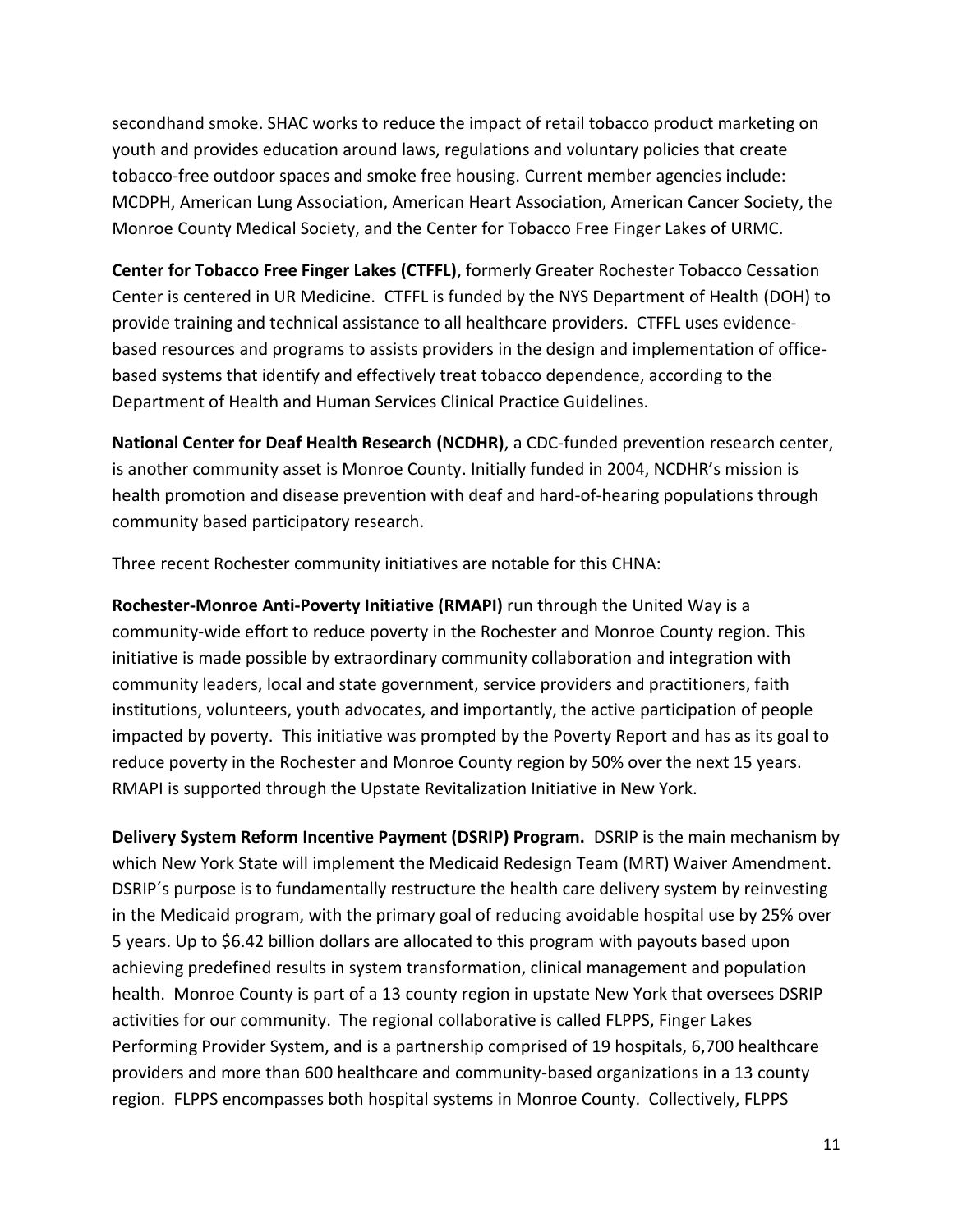constructed an application proposal for funding to the state and has a plan for Medicaid reform that has eleven project areas. To learn more about FLPPS view [www.FLPPS.org.](http://www.flpps.org/)

**Transforming Primary Care Delivery: Monroe County CMMI Grant.** In July 2012, the Finger Lakes Health System Agency was awarded \$26.6M through the Centers for Medicaid and Medicare Innovations (CMMI) to be used for the project: Transforming Primary Care Delivery: A Community Partnership. Over the three year grant period, Finger Lakes and the community has worked with 65 primary care practices, integrating these practices with those already involved with the on-going Primary Care Medical Home pilot and care manager project practices. This penetration is reaching 80% of the at-risk population in the six county region. The intervention targets practices with high numbers of patients "at risk" for avoidable utilization of hospital and ED services. This was the largest CMMI grant awarded nationwide and is understandably a huge resource and transforming force for the community in Monroe County. All hospital systems were involved in this grant and most of the 65 targeted primary care practices are affiliated with one of the hospital systems.

# **Determining Health Issues of Concern for the Community**

D. Obtaining Data

The Monroe County Community Health Needs Assessment (CHNA) began with a review of the 2013 CHNA and the state-required Progress Report of 2015 of the community health improvement plan based on the 2013 CHNA. The Community Health Improvement Workgroup has been meeting monthly, and set a schedule to review the data starting in December 2015. The primary consistent source of data used to prioritize the health needs of our community was the New York State Prevention Agenda, especially the county level dashboards. There are 44 county level community health indicators spanning five focus areas. However, several other sources of data were used to assess our community and are given as references in the end notes to this document. Key sources, among others, include:

- Mortality and natality data: New York State birth and death files
- Mortality data from the Office of the Medical Examiner, Monroe County
- Statewide Planning and Research Cooperative Systems (SPARCS) files, based on hospital discharges and emergency room visits
- Monroe County Youth Risk Behavior Survey (YRBS)
- Monroe County Youth Risk Behavior Survey data
- Local Monroe County Blood Pressure Registry data of patients diagnosed with hypertension and some identity protected electronic medical record information
- County Health Rankings and Roadmaps. This tool presents an effective report showing county health outcomes in light of behavior, clinical care, environment, and socioeconomics. Monroe scores well in clinical care, however much worse in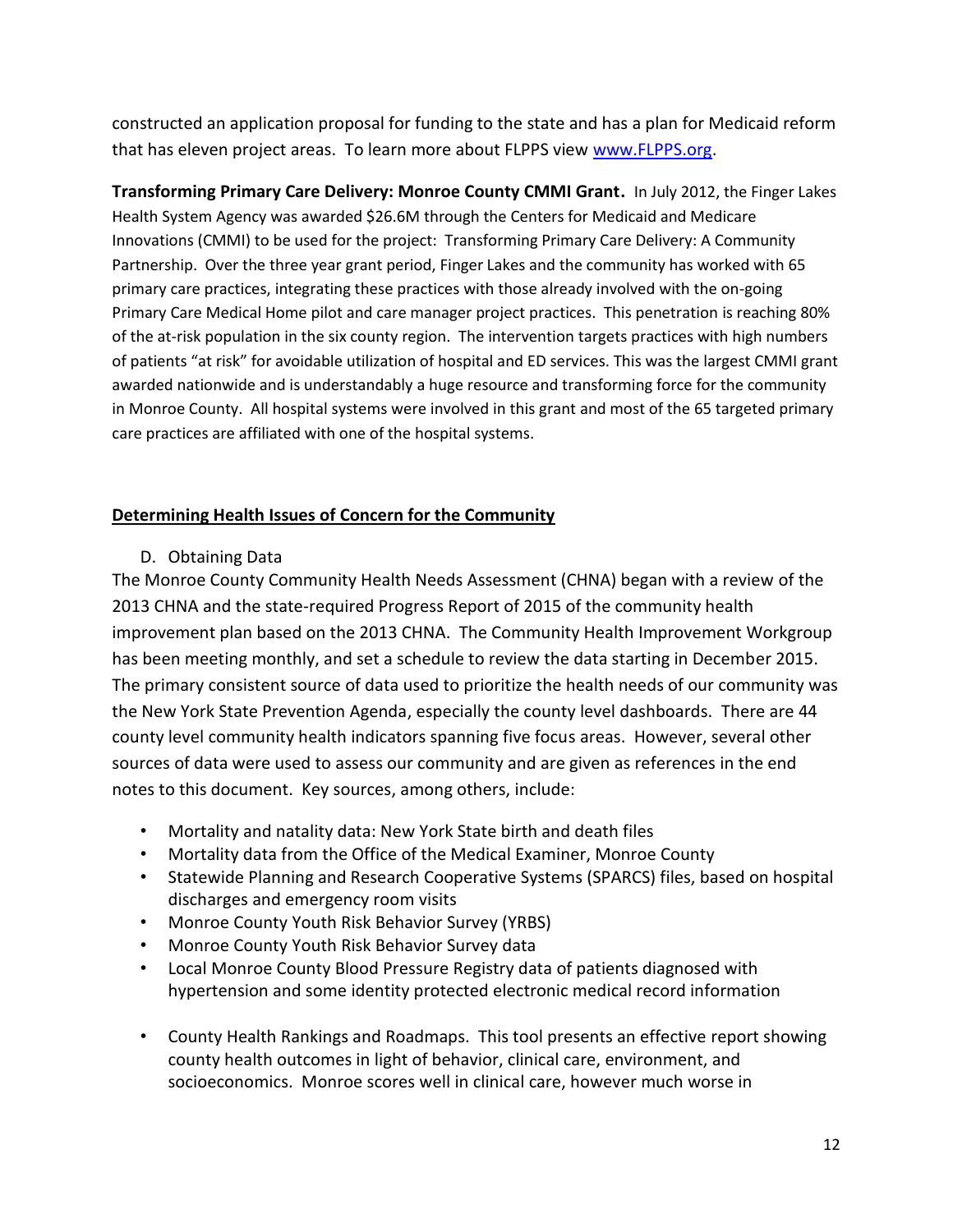socioeconomics and behavior, prompting the CHIW to think beyond health care delivery to improve community health outcomes. <http://www.countyhealthrankings.org/>

- NYS Prevention Agenda Dashboard 2013-2018. This is an interactive visual presentation of the Prevention Agenda tracking indicator data at state and county levels. It serves as a key source for monitoring progress that communities around the state have made with regard to meeting the Prevention Agenda 2018 objectives. The state dashboard homepage displays a quick view of the most current data for New York State and the Prevention Agenda 2018 objectives for approximately 100 tracking indicators. The most current data are compared to data from previous time periods to assess the performance for each indicator. Historical (trend) data can be easily accessed and county data (maps and bar charts) are also available for each Prevention Agenda tracking indicator. Information for Monroe County can be found here: [https://apps.health.ny.gov/doh2/applinks/ebi/SASStoredProcess/guest?\\_program=%2F](https://apps.health.ny.gov/doh2/applinks/ebi/SASStoredProcess/guest?_program=%2FEBI%2FPHIG%2Fapps%2Fdashboard%2Fpa_dashboard&p=ch&cos=26) [EBI%2FPHIG%2Fapps%2Fdashboard%2Fpa\\_dashboard&p=ch&cos=26](https://apps.health.ny.gov/doh2/applinks/ebi/SASStoredProcess/guest?_program=%2FEBI%2FPHIG%2Fapps%2Fdashboard%2Fpa_dashboard&p=ch&cos=26)
- ACT Rochester is a site critical for data related to the social determinants of health. This data was reviewed by the CHIW. Poverty and education play critical roles in health and present major barriers to success in our implementation strategy. Data on Monroe County social determinants of health can be found here:<http://www.actrochester.org/>
- Monroe County Adult Health Survey. This phone survey is very similar to the Behavior Risk Factor Survey administered nationally through the Centers for Disease Control and Prevention (CDC). The Adult Health Survey was first administered in 1997 and was repeated again in 2000, 2006, and most recently in the spring and summer of 2012. In the 2012 survey, 1800 responses were collected with half of the respondents from city zip codes. Oversampling was completed in zip codes with high proportions of residents with limited income, African American and Latino residents in order to achieve sufficient numbers of responses from these groups. Results of the Monroe County Adult Health Survey were discussed with community members in community forums through a process called Health Action. Reports from the survey and from Health Action can be found here:<http://www2.monroecounty.gov/health-healthdata.php#surveys>

# E. Health Needs of the Community

The Community Health Improvement Workgroup collected and reviewed data from the data sources described above. As discussed, The Prevention Agenda Dashboard for Monroe County was reviewed. We identified indicators that were worse than the NYS average and/or they did not meet the Prevention Agenda targets. Finally new data sources were reviewed including accidental deaths related to heroin/fentanyl, and Adverse Childhood Experiences from the 2014-2015 Monroe County Youth Risk Behavior Survey.

In the table below are all of the county level Prevention Agenda metrics where the indicators were worse in Monroe County than NYS and/or not at the PA target.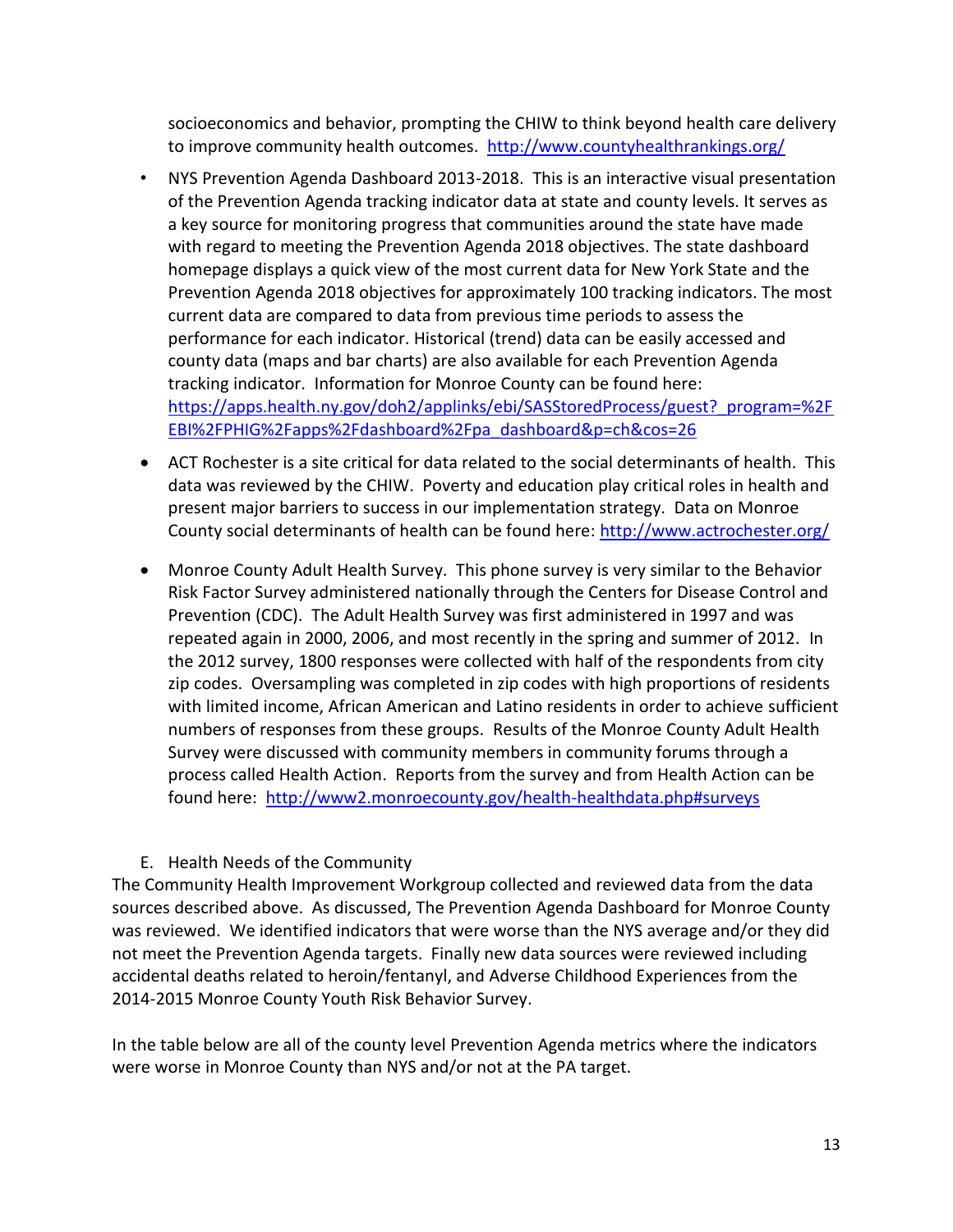| Indicator                                                           | Monroe<br>County | New York<br>State | <b>NYS2017</b><br>Objective |
|---------------------------------------------------------------------|------------------|-------------------|-----------------------------|
| <b>Healthy and Safe Environments</b>                                |                  |                   |                             |
| 7.1 Assault related hospitalizations: ratio of black: white         | 10.39            | 7.36              | 6.69                        |
| 7.3 Assault related hospitalizations: ratio of low:high income      | 7.98             | 3.22              | 2.92                        |
| 10. % of employed workers who use alternate transportation          | 17.7             | 44.9 wNYC         | 49.2                        |
| 11. % of population with low-income and low access to a             |                  |                   |                             |
| supermarket or large grocery store (data from 2010)                 | 6.93             | 2.49              | 2.23                        |
| <b>Prevent Chronic Disease</b>                                      |                  |                   |                             |
| 14. % of adults who are obese - Disparities for race and zip        |                  |                   |                             |
| 16. % of adults who smoke - (and disparities on race and SES)       | 14.5             | 15.6              | 12.3                        |
| 17. % of adults who receive colorectal cancer screening             | 68.8             | 69.3              | 80                          |
| 22. Rate of adult hospitalizations for short-term complications of  |                  |                   |                             |
| diabetes per 10,000                                                 | 8.07             | 6.29              | 4.86                        |
| Prevent HIV/STD, Vaccine Preventable Diseases and HAI               |                  |                   |                             |
| 23. % of children with immunization series at 19-35 months          | 65.2             |                   | 80                          |
| 24. % of adolescent females with 3 doses of HPV 13-17 yrs.          | 40.4             |                   | 50                          |
| 27. Gonorrhea case rate per 100,000 women 15-44 yrs                 | 328.7            | 188.6             | 183.4                       |
| 28. Gonorrhea case rate per 100,000 men 15-44 years                 | 301.5            | 267.7             | 199.5                       |
| 29. Chlamydia case rate per 100,000 women 15-44 years               | 1932             | 1536              | 1458                        |
| Promote Healthy Women Infants and Children                          |                  |                   |                             |
| 32. Percent of preterm births                                       | 10.5             | 10.9              | 10.2                        |
| 32.1 Premature births: ratio of Black to White                      | 1.51             | 1.61              | 1.42                        |
| 32.2 Premature births: ratio of Hispanic to White                   | 1.35             | 1.24              | 1.12                        |
| 32.3 Premature births: ratio of Medicaid to non-Medicaid            | 1.35             | 1.09              | 1                           |
| 33.1, 33.2, 33.3 Disparity in exclusively breastfed babies          |                  |                   |                             |
| 38.1 Adolescent pregnancy: Ratio of Black to White                  | 6.31             | 5.25              | 4.9                         |
| 38.2 Adolescent pregnancy: Ratio of Hispanics to White              | 4.91             | 4.36              | 4.1                         |
| 39. % of unintended pregnancy among live births                     | 32.4             | 25.4              | 23.8                        |
| 39.1, 39.2: % of unintended pregnancy, disparity race and Medicaid  |                  |                   |                             |
| 41. % of live births that occur within 24 m of a previous pregnancy | 23.4             | 18.5              | 17                          |
| Promote Mental Health and Substance Abuse                           |                  |                   |                             |
| 44. Age-adjusted suicide death rate per 100,000                     | 8.8              | 8                 | 5.9                         |

Table 5. Problem Indicators - Monroe County from the NYS Prevention Agenda County Dashboard

On the following pages are the results of the Community Health Improvement Workgroup's more in depth review of issues that emerged from the Prevention Agenda assessment. In addition, the Monroe County Department of Public Health noted some emerging health issues for the team to consider, including deaths due to Heroin and Adverse Childhood Experiences from the 2014-2015 Monroe County Youth Risk Behavior Survey. There are 13 high need health topic areas that are supported with data on the pages to follow.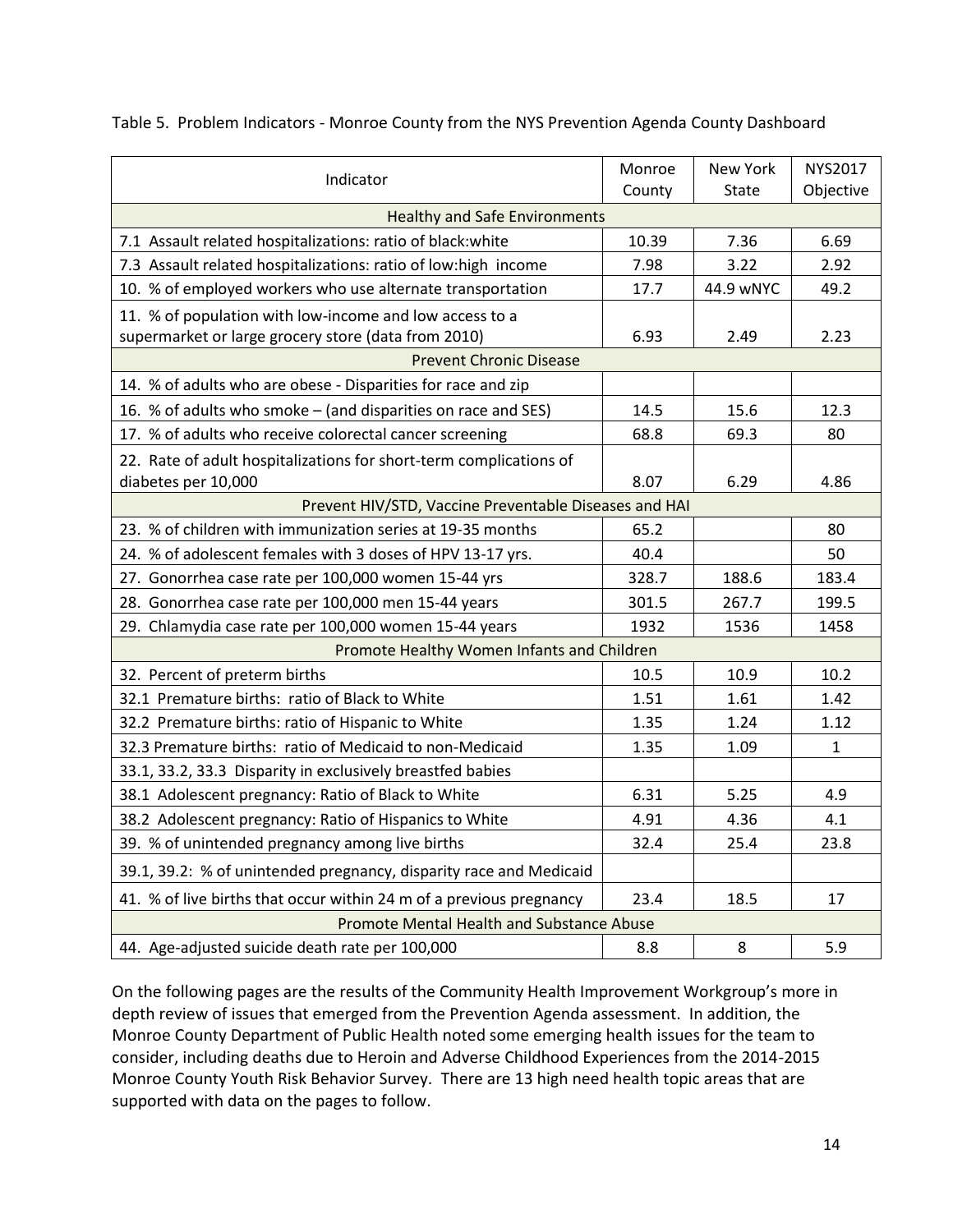# **Monroe County Prevention Agenda Measures**

# *12 Focus areas in which indicators are worse than New York State, not at the Target and/or there are large disparities based on race or socioeconomic status*

#### **1. Reduce obesity in children and adults**

- 25% of adults and 15% of children are in the obese weight category
- 50% of newborn infants are exclusively breastfed
- 23% of adults report food insecurity
- 20.5% of children live in food insecure households
- These rates are similar to NYS, but there are significant disparities:
	- $\circ$  Adult obesity about 1.5 times higher Blacks & Latinos compared to whites
	- $\circ$  Child obesity about 1.5 times higher city compared to suburbs, Blacks & Latinos compared to Whites
	- $\circ$  Breastfeeding about 2 times lower Blacks & Latinos compared to Whites and Medicaid enrollees compared to those not on Medicaid.

# 2. **Reduce illness, disability and death related to tobacco use and secondhand smoke exposure**

- 15% of adults smoke
- 11% of pregnant women smoked during pregnancy
- These rates are similar to NYS, but there are significant disparities:
	- o Adult smoking
		- 1.6 times higher Blacks compared to Whites
		- 1.8 times higher low income compared to the total population
		- More than 2 times higher among those who report poor mental health, compared to the total population
		- o Smoking during pregnancy
			- 5 times higher Medicaid enrollees, compared to those not on Medicaid
			- 2.3 times higher city compared to suburbs
			- 1.4 times higher Blacks compared to Whites

# **3.** I**ncrease screening for colorectal cancer**

- 69% of adults age 50-75 received recommended colorectal cancer screening, which is similar to the rate in NYS.
- Only 43% of Medicaid enrollees however have received the recommended colorectal cancer screening.

#### **4. Promote evidence-based chronic disease care**

- The rate of hospitalizations due to short term complications from diabetes is (8/10,000) which is higher than the rate in NYS (6/10,000) and there are significant disparities:
	- o 4.3 times higher Blacks compared to Whites
	- o 2.2 times higher Latinos compared to Whites
- 70% of those with high blood pressure are in control, but there are significant disparities:
	- o 1.3 times lower Blacks & Latinos compared to Whites
	- $\circ$  1.2 times lower among those who live in low income zip codes compared to those in high income zip codes

# **5. Reduce violence by supporting violence prevention programs**

- The rates of assault related hospitalizations (4.1/100,000) is the same as NYS, however there are significant disparities:
	- o 10.4 times higher African Americans compared to Whites
	- o 3.4 times higher Latinos compared to Whites
	- o 8 times higher low income zip codes compared to rest of the county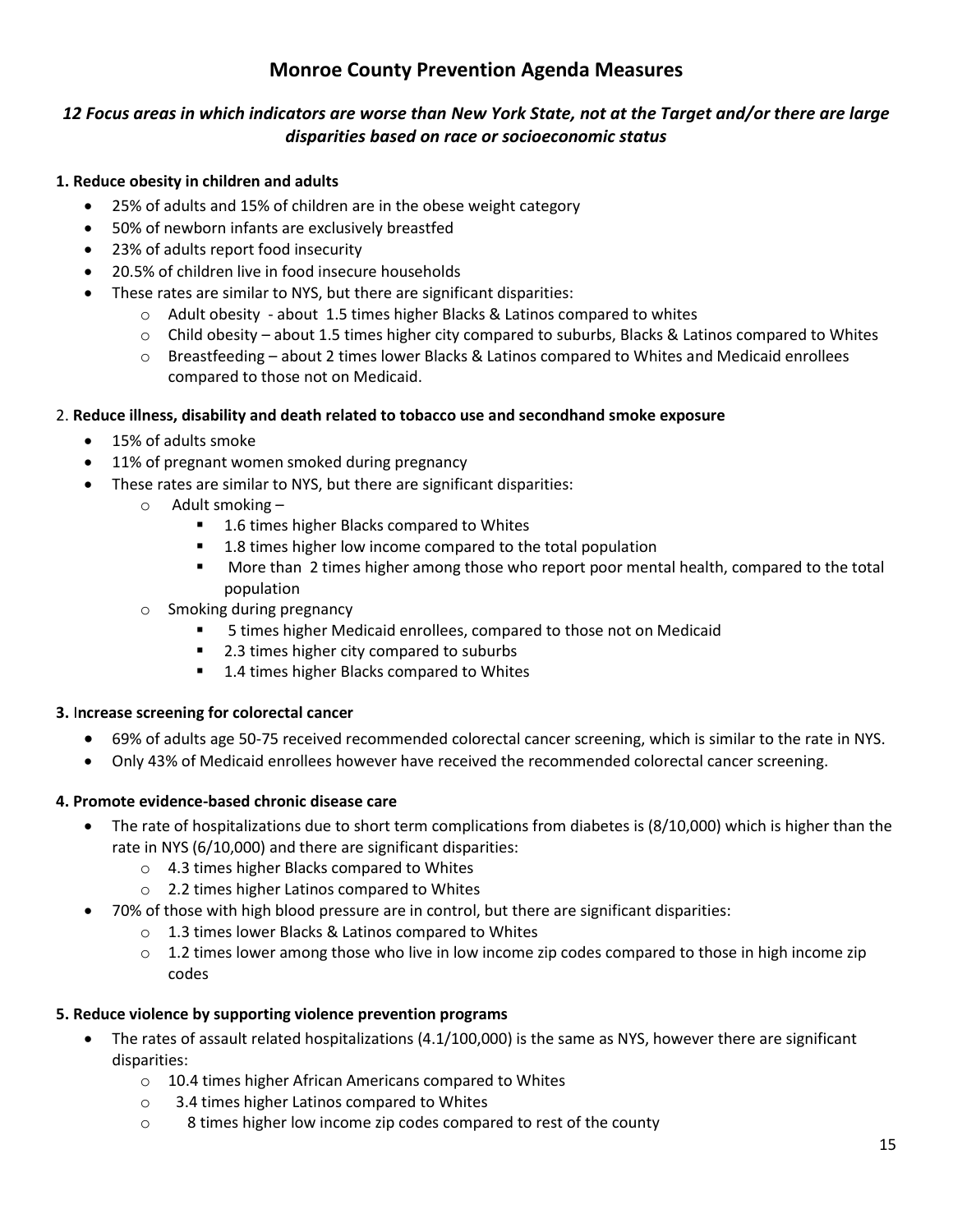#### **6. Increase the % of children who receive comprehensive well child health services in accordance with AAP guidelines**

- 71% of children enrolled in Medicaid and child health plus receive the recommended well child visits which is similar to the percentage in NYS (72%)
- 65% of 19-35 month old children are up-to-date on their immunizations, which is slightly higher than the rate in NYS excluding NYC (60%).

#### **7. Reduce premature births**

- The premature birth rate (10.5%) is similar to NYS (10.9%), but there are disparities:
	- o 1.5 times higher Blacks compared to Whites
	- o 1.4 times higher Latinos compared to Whites
	- o 1.4 times higher Medicaid enrollees compared to not on Medicaid
- The rate of newborns with a drug related diagnosis (180/10,000) is higher than the rate in NYS (95/10,000)

#### **8. Reduce rates of teen and unplanned pregnancies**

- The teen pregnancy rate in Monroe County (17.3/1,000) has declined and is lower than the rate in NYS (19.3) There are still significant disparities:
	- o 6 times higher Blacks compared to Whites
	- o 5 times higher Latinos compared to Whites
- 32% of births are the result of an unplanned pregnancy, which is higher than the NYS rate (25%) and there are certain populations with high rates:
	- o 58% Blacks
	- o 46% -Latinos
	- o 53% Medicaid enrollees

#### **9. Decrease sexually transmitted diseases morbidity**

- The gonorrhea case rate among females age 15-44 (329/100,00) is 1.7 times higher than the rate in NYS
- The chlamydia case rate among females age 15-44 is (1,932/100,000) is 1.3 times higher than the rate in NYS

#### **10. Prevent, reduce and address adverse childhood experiences (ACES)**

- 70% of public high school students and 87% of RCSD students report experiencing one or more adverse childhood experience (trauma)
- 27% of public high school students report feeling sad/hopeless every day for 2+ weeks in past year
- 11% of adults report frequent mental distress

# **11. Prevent substance abuse (including an emerging issue, heroin deaths)**

- 80 residents died from accidental heroin overdose in 2014, a 70% increase since 2013.
- Of public high school students:
	- o 22% report using marijuana in the past 30 days
	- o 10% report ever using a prescription drug to get high
	- o 5% report ever using heroin
	- o 15% report binge drinking in the past month
- 19% of adults report binge drinking in the past month

#### **12. Prevent suicides**

- The suicide death rate (8.8/100,000) is higher than the rate in NYS (8/100,000)
- 8% of public high school students reporting attempting suicide in the past year and 4% reported an attempt that resulted in an injury that required medical care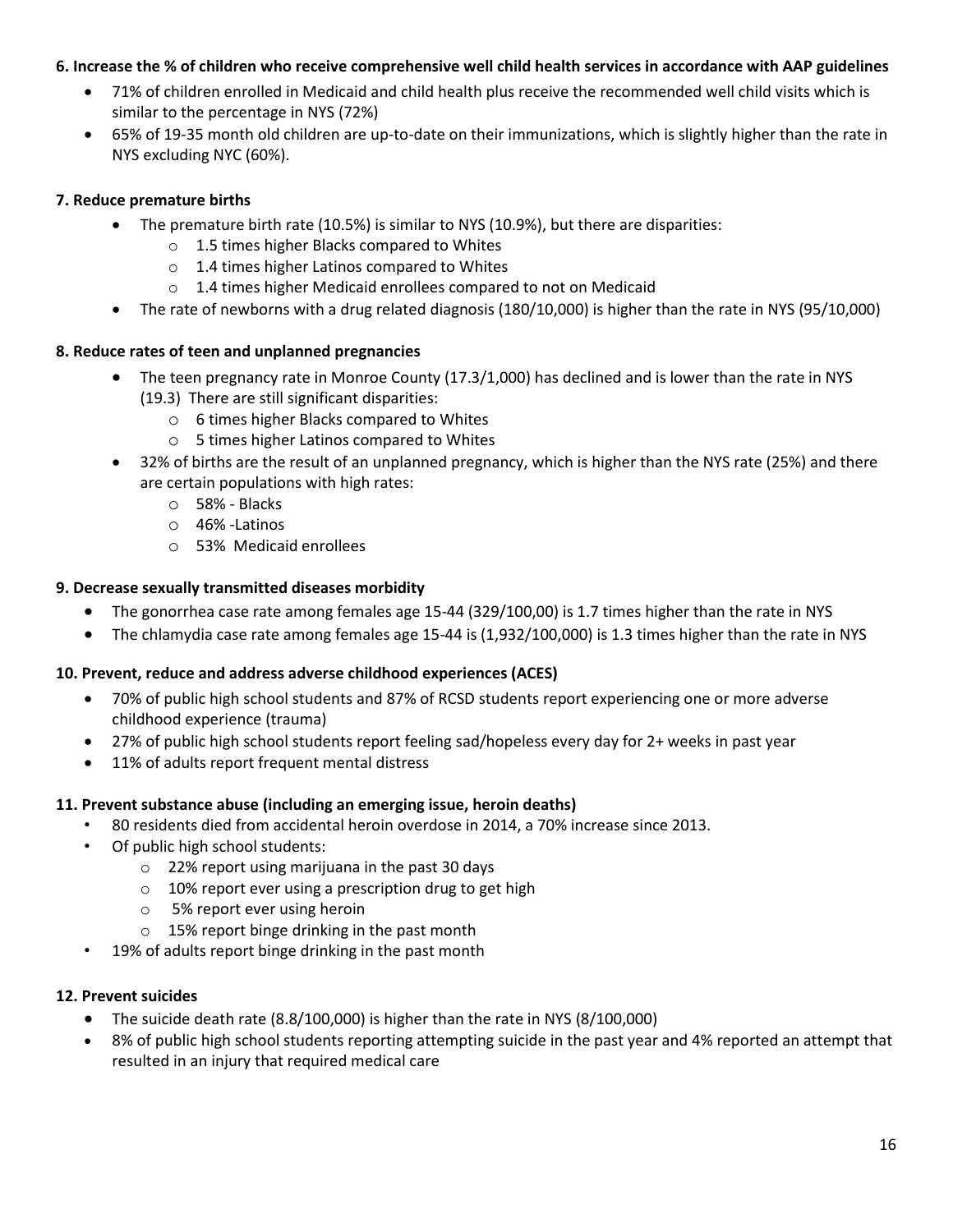#### **Data Sources**

**Adult Obesity -** Expanded Behavioral Risk Factor Surveillance Survey (eBRFSS) Health Indicators by County and Region: 2013 -2014, age adjusted rate. Used crude rates by race. <https://health.data.ny.gov/Health/Expanded-Behavioral-Risk-Factor-Surveillance-Surve/jsy7-eb4n>

**Childhood Obesity -** Monroe County Children's Weight Status, 2012, URMC Department of Pediatrics, funded by the Greater Rochester Health Foundation

**Newborn infants exclusively breastfed** - Vital Records, NYSDOH, 2013 [https://apps.health.ny.gov/doh2/applinks/ebi/SASStoredProcess/guest?\\_program=/EBI/PHIG/apps/dashboard/pa\\_dashboard&p=it&ind\\_id=pa43\\_0](https://apps.health.ny.gov/doh2/applinks/ebi/SASStoredProcess/guest?_program=/EBI/PHIG/apps/dashboard/pa_dashboard&p=it&ind_id=pa43_0)

**Food insecurity** - Expanded Behavioral Risk Factor Surveillance Survey (eBRFSS) Health Indicators by County and Region: 2013 -2014, age adjusted rate. Crude rates by race. **<https://health.data.ny.gov/Health/Expanded-Behavioral-Risk-Factor-Surveillance-Surve/jsy7-eb4n>** http://www.feedingamerica.org/hunger-in-america/our-research/map-the-meal-gap/2014/NY\_AllCounties\_CDs\_CFI\_2014.pdf

**Adult smoking -** Expanded Behavioral Risk Factor Surveillance Survey (eBRFSS) Health Indicators by County and Region: 2013 -2014, age adjusted rate. Crude rates by

race, income, poor mental health. <https://health.data.ny.gov/Health/Expanded-Behavioral-Risk-Factor-Surveillance-Surve/jsy7-eb4n> **Smoking during pregnancy –** Vital Records, 2013 MCDPH

**Colorectal cancer screening**- Expanded Behavioral Risk Factor Surveillance Survey (eBRFSS) Health Indicators by County and Region: 2013 -2014, crude rate. **Colorectal cancer screening among Medicaid population** - Medicaid Delivery System Reform Incentive Payment (DSRIP) Clinical Metrics, 2013. <https://health.data.ny.gov/Health/Medicaid-Delivery-System-Reform-Incentive-Payment-/e2qd-mx59>

**Rate of hospitalizations for short-term complications of diabetes per 10,000 - Aged 18+ years, 2011-2013 –** SPARCS, NYSDOH.

[https://apps.health.ny.gov/doh2/applinks/ebi/SASStoredProcess/guest?\\_program=/EBI/PHIG/apps/dashboard/pa\\_dashboard&p=it&ind\\_id=pa29\\_0](https://apps.health.ny.gov/doh2/applinks/ebi/SASStoredProcess/guest?_program=/EBI/PHIG/apps/dashboard/pa_dashboard&p=it&ind_id=pa29_0) Data by Race/Latino Origin <http://www.health.ny.gov/statistics/community/minority/county/monroe.htm>

**Control rate among those with High Blood Pressure-** FLHSA, June 2015

**Assault related hospitalization rates –** SPARCS, NYSDOH, 2011-2015. ps.health.ny.gov/doh2/applinks/ebi/SASStoredProcess/guest?\_program=%2FEBI%2FPHIG%2Fapps%2Fdashboard%2Fpa\_dashboard&p=ch&cos=26

**% of children who receive comprehensive well child health services in accordance with AAP guidelines -** NYSDOH Office of Quality and Patient Safety, 2013. [https://apps.health.ny.gov/doh2/applinks/ebi/SASStoredProcess/guest?\\_program=%2FEBI%2FPHIG%2Fapps%2Fdashboard%2Fpa\\_dashboard&p=ch&cos=26](https://apps.health.ny.gov/doh2/applinks/ebi/SASStoredProcess/guest?_program=%2FEBI%2FPHIG%2Fapps%2Fdashboard%2Fpa_dashboard&p=ch&cos=26)

**% of 19-35 month old children up-to-date on their immunizations** -Percentage of children with 4:3:1:3:3:1:4 immunization series, NYS Immunization Information System data as of January 2015.

[https://apps.health.ny.gov/doh2/applinks/ebi/SASStoredProcess/guest?\\_program=%2FEBI%2FPHIG%2Fapps%2Fdashboard%2Fpa\\_dashboard&p=ch&cos=26](https://apps.health.ny.gov/doh2/applinks/ebi/SASStoredProcess/guest?_program=%2FEBI%2FPHIG%2Fapps%2Fdashboard%2Fpa_dashboard&p=ch&cos=26)

**Premature birth rate –** Vital Records, NYSDOH, 2011-2013 [https://apps.health.ny.gov/doh2/applinks/ebi/SASStoredProcess/guest?\\_program=%2FEBI%2FPHIG%2Fapps%2Fdashboard%2Fpa\\_dashboard&p=ch&cos=26](https://apps.health.ny.gov/doh2/applinks/ebi/SASStoredProcess/guest?_program=%2FEBI%2FPHIG%2Fapps%2Fdashboard%2Fpa_dashboard&p=ch&cos=26)

**Rate of newborns with a drug related diagnosis –** SPARCS, NYSDOH, 2011-2013 <http://www.health.ny.gov/statistics/chac/hospital/h46.htm>

**Adolescent pregnancy rate per 1,000 females - Aged 15-17 years –**Vital Records, NYSDOH, 2013

[https://apps.health.ny.gov/doh2/applinks/ebi/SASStoredProcess/guest?\\_program=%2FEBI%2FPHIG%2Fapps%2Fdashboard%2Fpa\\_dashboard&p=ch&cos=26](https://apps.health.ny.gov/doh2/applinks/ebi/SASStoredProcess/guest?_program=%2FEBI%2FPHIG%2Fapps%2Fdashboard%2Fpa_dashboard&p=ch&cos=26)

**Percentage of unintended pregnancy among live births-** Vital Records, NYSDOH, 2013 [https://apps.health.ny.gov/doh2/applinks/ebi/SASStoredProcess/guest?\\_program=%2FEBI%2FPHIG%2Fapps%2Fdashboard%2Fpa\\_dashboard&p=ch&cos=26](https://apps.health.ny.gov/doh2/applinks/ebi/SASStoredProcess/guest?_program=%2FEBI%2FPHIG%2Fapps%2Fdashboard%2Fpa_dashboard&p=ch&cos=26)

**Gonorrhea case rate per 100,000 women - Aged 15-44 years -** NYS STD Surveillance System data, 2013 [https://apps.health.ny.gov/doh2/applinks/ebi/SASStoredProcess/guest?\\_program=%2FEBI%2FPHIG%2Fapps%2Fdashboard%2Fpa\\_dashboard&p=ch&cos=26](https://apps.health.ny.gov/doh2/applinks/ebi/SASStoredProcess/guest?_program=%2FEBI%2FPHIG%2Fapps%2Fdashboard%2Fpa_dashboard&p=ch&cos=26)

**Chlamydia case rate per 100,000 women - Aged 15-44 years -** NYS STD Surveillance System data, 2013 [https://apps.health.ny.gov/doh2/applinks/ebi/SASStoredProcess/guest?\\_program=%2FEBI%2FPHIG%2Fapps%2Fdashboard%2Fpa\\_dashboard&p=ch&cos=26](https://apps.health.ny.gov/doh2/applinks/ebi/SASStoredProcess/guest?_program=%2FEBI%2FPHIG%2Fapps%2Fdashboard%2Fpa_dashboard&p=ch&cos=26)

**Public High School Students reporting ACES and Feeling Sad/Hopeless** – Youth Risk Behavior Survey, 2014-2015, MCDPH. [http://www2.monroecounty.gov/health](http://www2.monroecounty.gov/health-healthdata.php#surveys)healthdata.php#sur

Adults Reporting Frequent Mental Distress - Expanded Behavioral Risk Factor Surveillance Survey (eBRFSS) Health Indicators by County and Region: 2013 -2014, age adjusted rate. <https://health.data.ny.gov/Health/Expanded-Behavioral-Risk-Factor-Surveillance-Surve/jsy7-eb4n>

**Accidental Heroin Overdoses** – Office of the Medical Examiner, Monroe County, NY, 2014

Public High School Students reporting Substance Use and Binge Drinking - Youth Risk Behavior Survey, 2014-2015, MCDPH. [http://www2.monroecounty.gov/health](http://www2.monroecounty.gov/health-healthdata.php#surveys)[healthdata.php#surveys](http://www2.monroecounty.gov/health-healthdata.php#surveys)

**Adults Reporting Binge Drinking -** Expanded Behavioral Risk Factor Surveillance Survey (eBRFSS) Health Indicators by County and Region: 2013 -2014, age adjusted rate. <https://health.data.ny.gov/Health/Expanded-Behavioral-Risk-Factor-Surveillance-Surve/jsy7-eb4n>

**Age-adjusted suicide death rate per 100,000** – Vital Records, NYSDOH, 2011-2013 [https://apps.health.ny.gov/doh2/applinks/ebi/SASStoredProcess/guest?\\_program=%2FEBI%2FPHIG%2Fapps%2Fdashboard%2Fpa\\_dashboard&p=ch&cos=26](https://apps.health.ny.gov/doh2/applinks/ebi/SASStoredProcess/guest?_program=%2FEBI%2FPHIG%2Fapps%2Fdashboard%2Fpa_dashboard&p=ch&cos=26)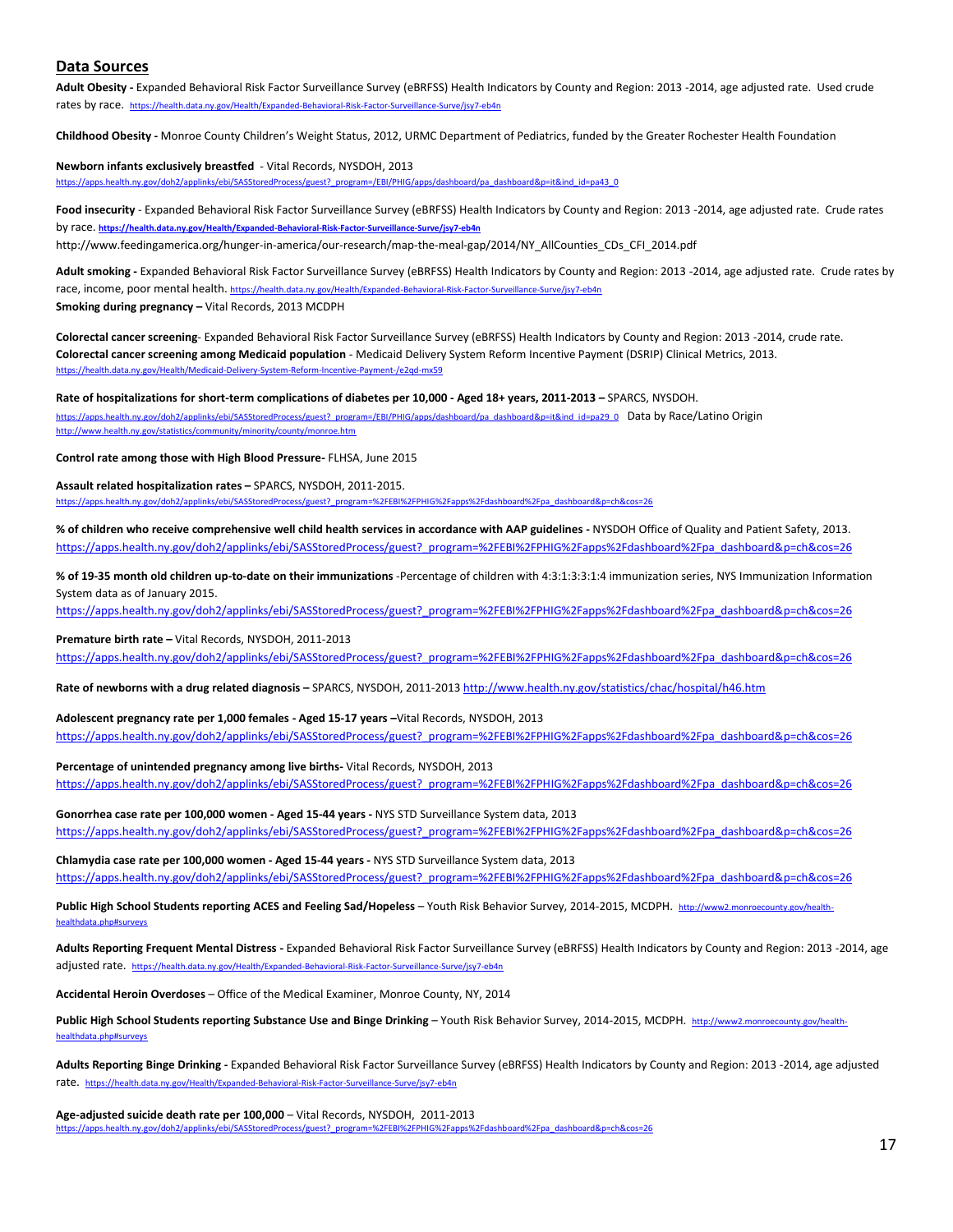F. Health Issues of Uninsured, Low Income and Minority Members of the Community Several health disparities were identified in the data already presented, and summarized below. Of course, this is only disparity data presented for those indicators that the state reports disparity for. All members of CHIW are critically aware of the disparities that exist in our community for virtually every health outcome based on race, ethnicity and socioeconomic status including poverty, income, and education.

| Indicator                                                          | Monroe<br>County | New York<br>State | NYS2017<br>Objective |
|--------------------------------------------------------------------|------------------|-------------------|----------------------|
| <b>Healthy and Safe Environments</b>                               |                  |                   |                      |
| 7.1 Assault related hospitalizations: ratio of black: white        | 10.39            | 7.36              | 6.69                 |
| 7.3 Assault related hospitalizations: ratio of low:high income     | 7.98             | 3.22              | 2.92                 |
| <b>Prevent Chronic Disease</b>                                     |                  |                   |                      |
| 14. % of adults who are obese - Disparities for race and zip       |                  |                   |                      |
| 16. % of adults who smoke – (and disparities on race and SES)      | 14.5             | 15.6              | 12.3                 |
| Promote Healthy Women Infants and Children                         |                  |                   |                      |
| 32.1 Premature births: ratio of Black to White                     | 1.51             | 1.61              | 1.42                 |
| 32.2 Premature births: ratio of Hispanic to White                  | 1.35             | 1.24              | 1.12                 |
| 32.3 Premature births: ratio of Medicaid to non-Medicaid           | 1.35             | 1.09              | 1                    |
| 33.1, 33.2, 33.3 Disparity in exclusively breastfed babies         |                  |                   |                      |
| 38.1 Adolescent pregnancy: Ratio of Black to White                 | 6.31             | 5.25              | 4.9                  |
| 38.2 Adolescent pregnancy: Ratio of Hispanics to White             | 4.91             | 4.36              | 4.1                  |
| 39.1, 39.2: % of unintended pregnancy, disparity race and Medicaid |                  |                   |                      |

Table 6. New York State Prevention Agenda Indicators where Disparity Exists

Several members of the CHIW have explored disparity extensively and in fact he Finger Lakes Health System Agency facilitates two strong groups in Monroe County, the African American Health Coalition and the Latino Health Coalition. The CHIW team reviewed reports published by the Finger Lakes Health Systems Agency, "What's Goin' On?" and "Nuestra Salud" (Our Health) that highlighted significant health disparities in socioeconomically disadvantaged areas of the City of Rochester<sup>2</sup> developed with the coalitions. Several neighborhoods highlighted in the reports suffer from high rates of crime, poor housing, limited access to healthy foods and easy access to unhealthy foods, tobacco and liquor.

In addition, the Monroe County Department of Public Health is able to create GIS maps by zip code, and often by census tracts on several health outcomes, particularly the ones identified from the prevention agenda. Maps for low birth weights and chlamydia are shown below.

 $\overline{\phantom{a}}$ <sup>2</sup> Source: FLHSA, <u>http://www.flhsa.org/health-disparities\_</u>Zip codes 14605, 14606, 14608, 14609, 14611, 14613, 14619, 14621.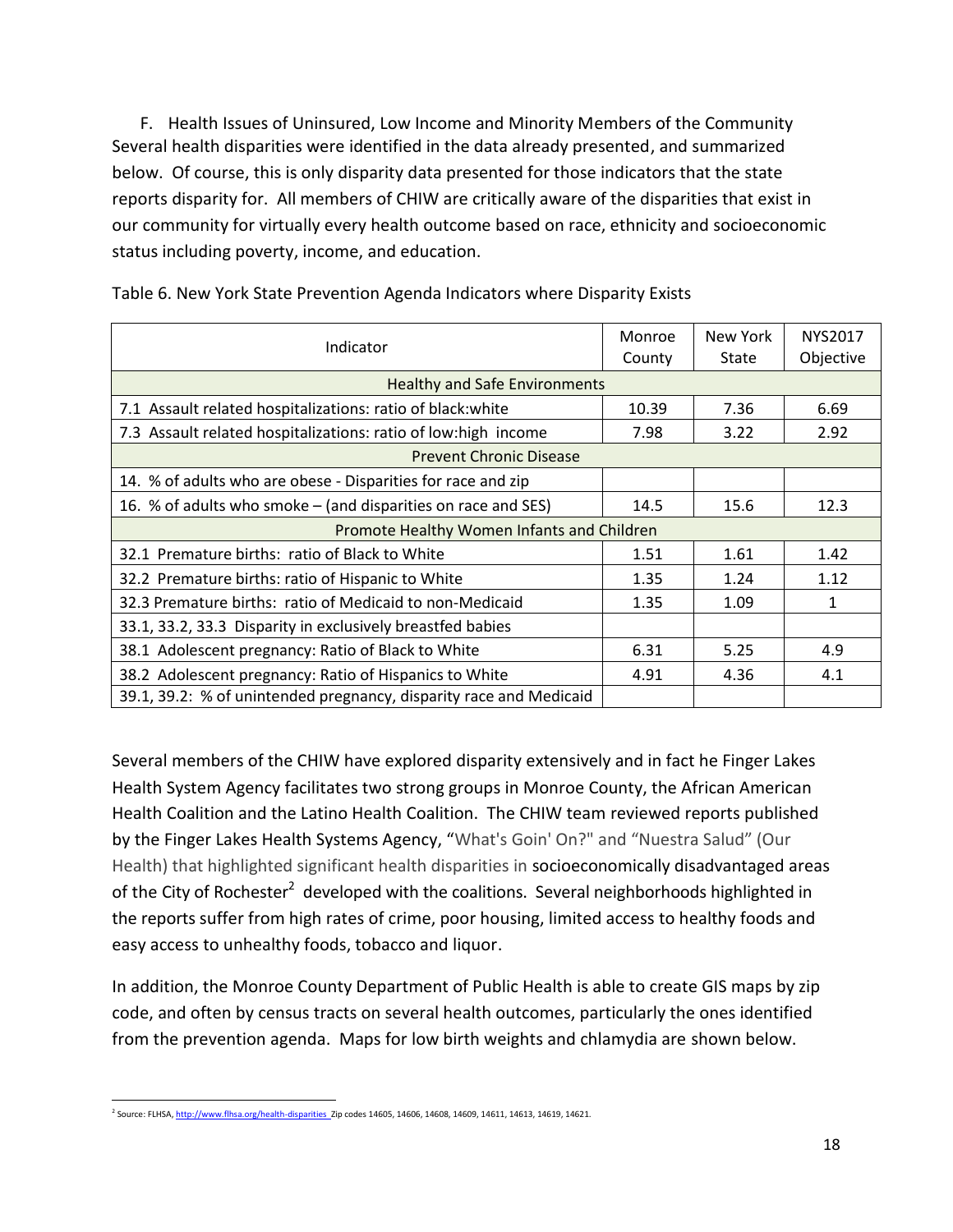Figure 2. Map of Health Disparity by Census Tract in Rochester for Low Birth Weight and Chlamydia Rates



An overall measure of health has also been examined by the health department, that being years of potential life lost. This metric can be charted against zip codes in Rochester, as below.



Figure 3. Average Years of Potential Life Lost Before age 75 by Zip Code, 2011-2013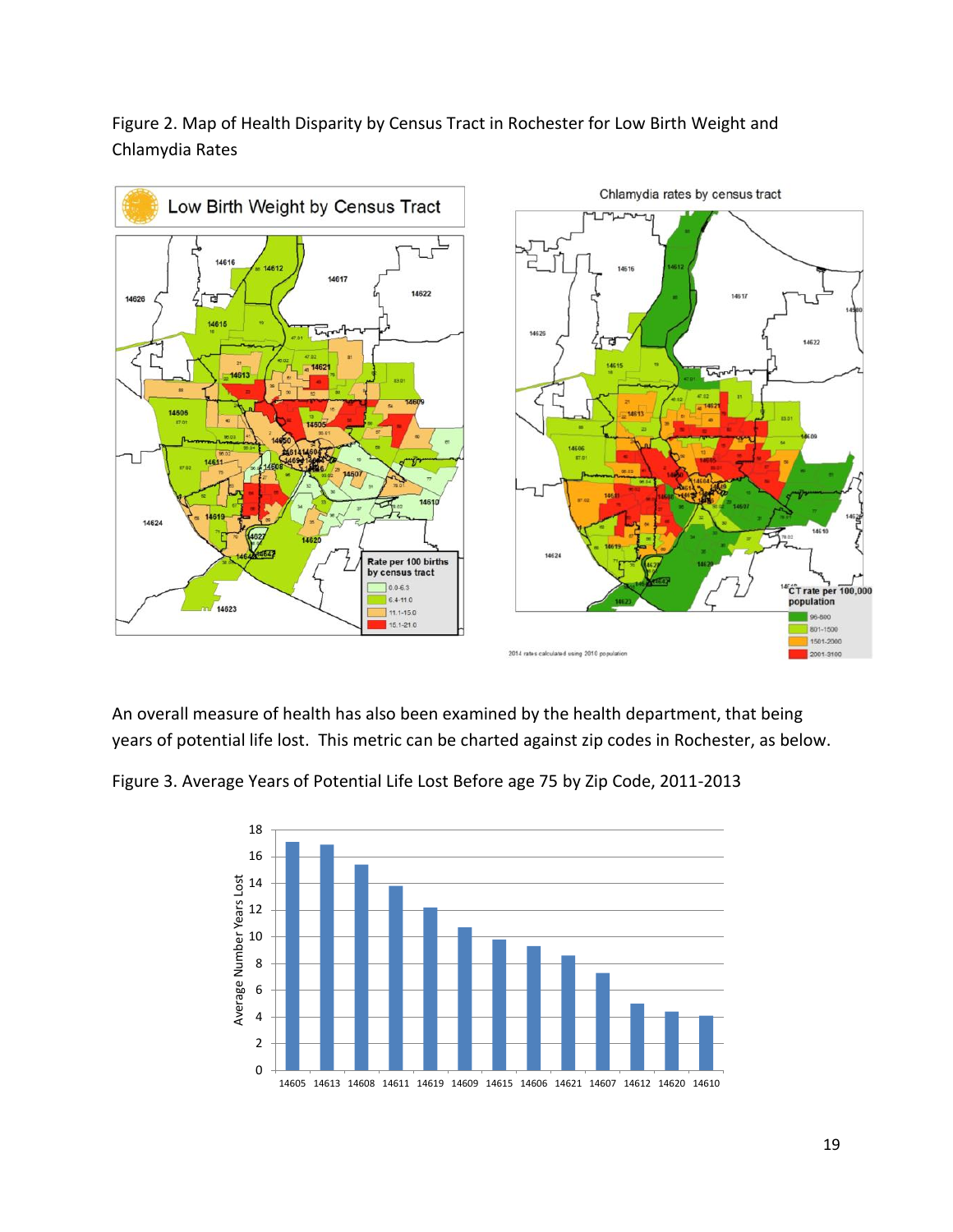



G. The Process for Identifying and Prioritizing Community Health Needs and Services The CHIW met several times to discuss the 12 top identified health needs for Monroe County and how best to prioritize them. Several opinions were taken into account in this process. Members of the CHIW, including hospital representatives, leaders from the health department, leaders from the FLHSA planning agency, leaders from DSRIP and several community health experts freely discussed the topic areas that they would prioritize. In the CHIW discussions, a prioritization tool was used where members ranked the identified health issues based on:

- $\circ$  IMPORTANCE- how many people are affected, how much disability and illness is caused by this issue, and the long-term impact on health?
- o LIKELIHOOD OF IMPACTFUL SUCCESS Will this result in substantial health improvement in 3-5 years?
- $\circ$  COMMUNITY SUPPORT how much support is there among community leaders, partner organizations, and residents?
- $\circ$  HOSPITAL SUPPORT how much support is there among hospital leaders?
- o FILL A GAP will this fill a gap in services/initiatives currently provided in Monroe County?
- $\circ$  LARGE HEALTH DISPARITY does this initiative address an important disparity?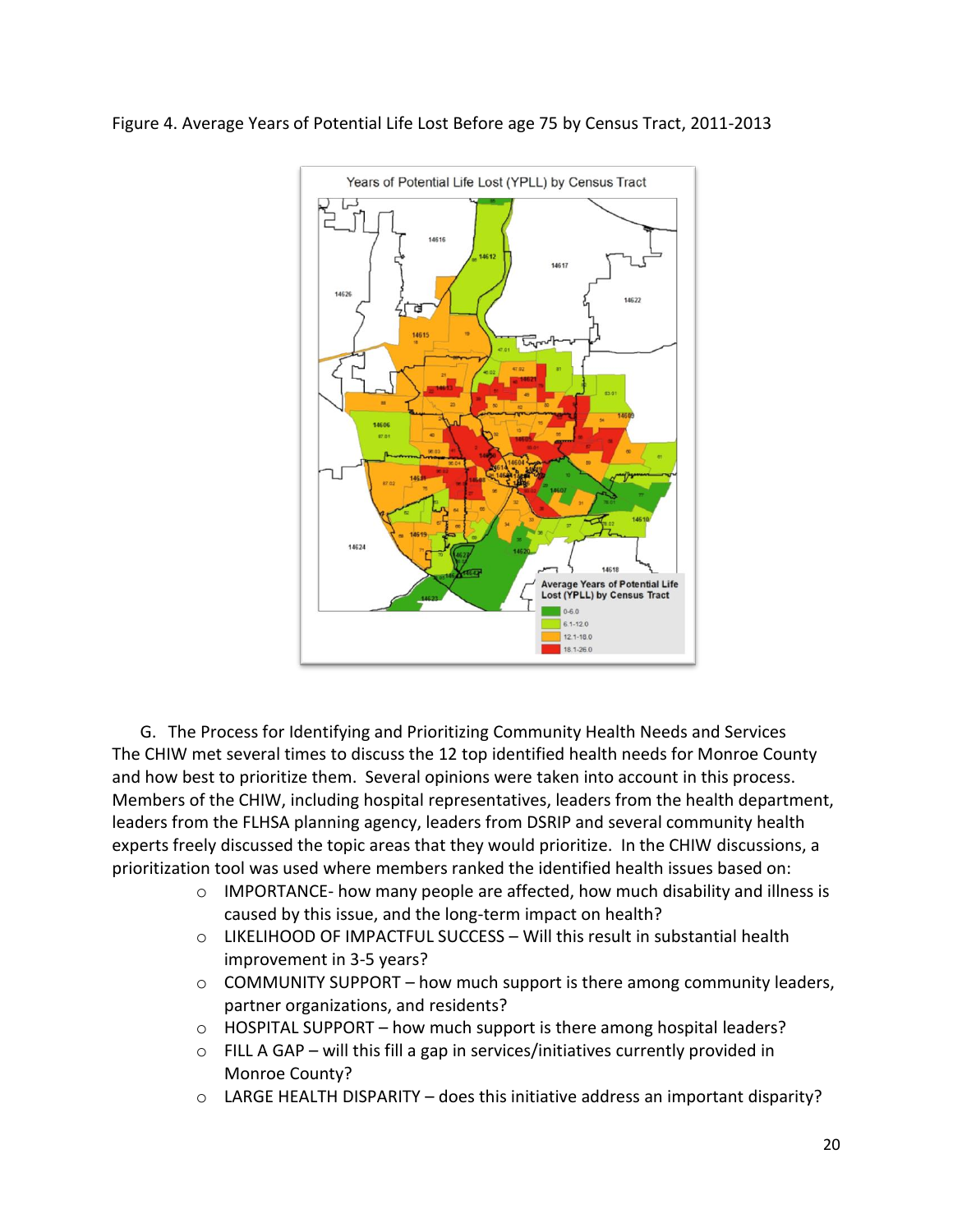Critical to the CHIW discussion was the desires of the community which we serve. Community input was strongly considered and is discussed in section H below. The CHIW also considered services already being provided in the community, and how we could best develop synergy with existing processes. One example is the RMAPI.

The Rochester-Monroe Anti-Poverty Initiative at United Way (RMAPI), in 2015, formed six workgroups including Health & Nutrition, Education, Housing, Jobs, Justice System and Safe Neighborhoods with cross-section representation including community members. Recommendations from the Health and Nutrition Work Group centered around food access, screening for food insecurity, food literacy, and preventing and addressing trauma across the lifespan (including empowering every woman in her sexual and reproductive choices.)<sup>3</sup>

Other examples include work that was started with the CHNA 2013 process. The health priorities around tobacco use and around chronic disease management and control, particularly for high blood pressure are well established in our community, and several coalitions and health facilities have begun substantial work addressing these issues. For this reason, these two topic areas rose to the top of our priority list.

The NYS Department of Health and the NYS Hospital Association (HANYS) have required that the state mandated community service plan for each hospital and health department focus on at least two focus areas defined by the Prevention Agenda, and also address one health disparity. The state made recommendations on which actions they prefer communities to pursue, although the list was extensive. Overall, after considering the opinions of the CHIW members, the community, the State of New York and our health data, the following priorities were chosen.

# **Monroe County Joint CHNA 2016: Priority Areas**

#### **Prevent Chronic Disease**

- 1. Tobacco use
- 2. Heart health

 $\overline{\phantom{a}}$ 

- **Promote Healthy Women, Infants and Children**
- 3. Unplanned pregnancy
- 4. Food insecurity among families
- **Promote Mental Health and Prevent Substance Abuse**
- 5. Opioid misuse and death

<sup>&</sup>lt;sup>3</sup> Poverty Initiative at United Way of Greater Rochester. PROGRESS REPORT: A Roadmap for Change, September 2015. [https://www.uwrochester.org/UnitedWayOfRochester/media/Our-Work-Results/Documents/RMAPI-Progress-Report-October-2015-print](https://www.uwrochester.org/UnitedWayOfRochester/media/Our-Work-Results/Documents/RMAPI-Progress-Report-October-2015-print-version.pdf)[version.pdf](https://www.uwrochester.org/UnitedWayOfRochester/media/Our-Work-Results/Documents/RMAPI-Progress-Report-October-2015-print-version.pdf)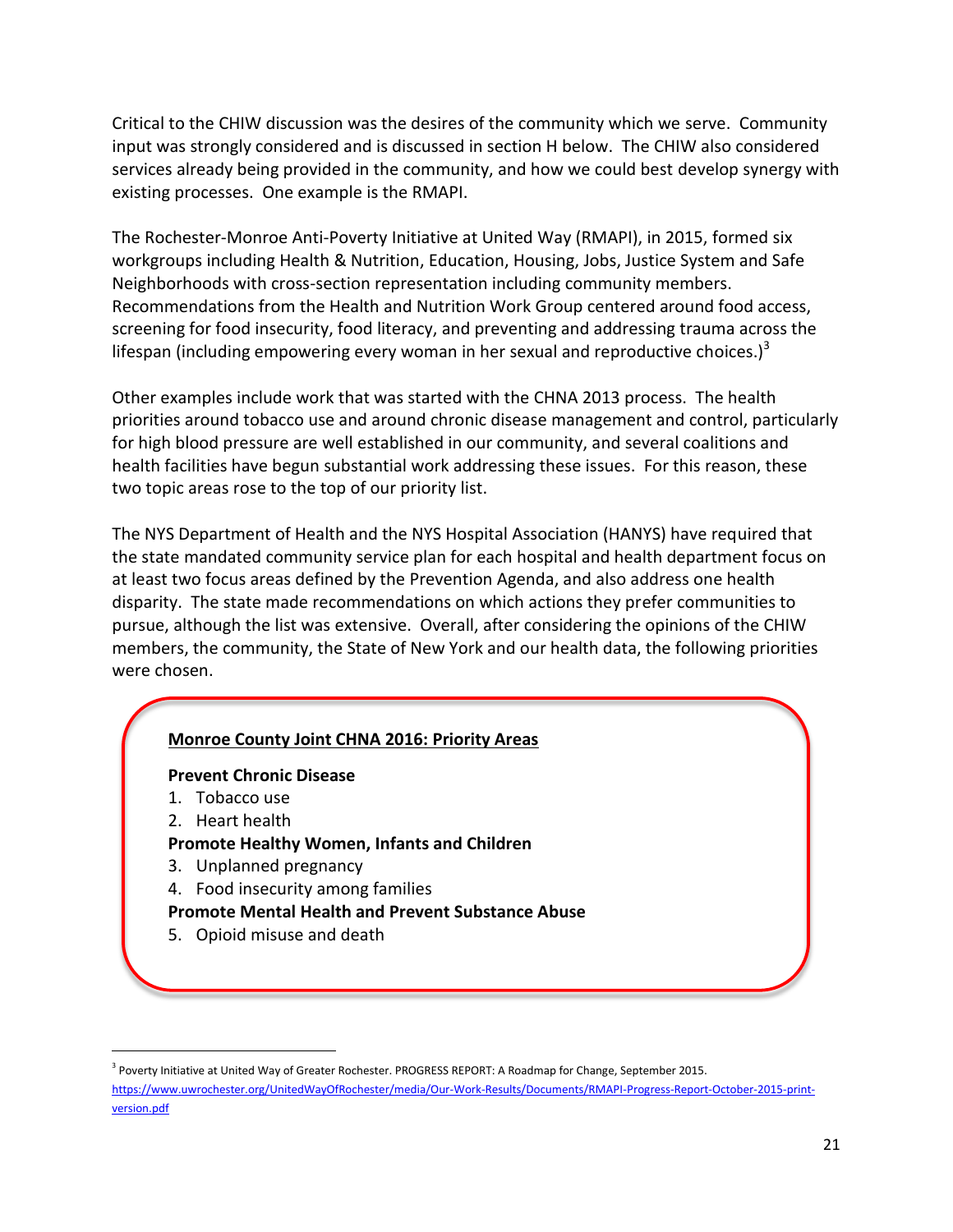# H. Community Interests

The community engagement process used by the Community Health Improvement Workgroup involved reviewing results from various projects that have recently gathered community input related to health issues affecting residents. The 90 minute CHIW meeting in February was dedicated to reviewing community input from significant recent initiatives in Monroe County.

# **i. DSRIP**

Focus groups and key informant interviews were conducted by Finger Lakes Health Systems Agency for the DSRIP Community Needs Assessment in 2015. <sup>4</sup> The focus group findings provided insight into issues impacting health of the Medicaid population. The key findings from the DSRIP focus groups were:

- People cannot be healthy, and cannot stay activated to manage their complex physical and mental health care needs, unless and until their simple basic needs -- food, clothing, shelter, safety -- are met. "*When you live in poverty, your health is not your top priority*."
- Differentiation and segmentation between those who are Black or Hispanic or white, urban or rural, is irrelevant- poverty is poverty!
- Transportation represents a severe challenge to the impoverished and making it extremely difficult to go to different sites for different diagnoses
- Integrated comprehensive care is vital because of the fact that people routinely grapple with multiple diagnoses, situations, and complications all at the same time
- Needs of Medicaid patients are complex, cannot be discussed or addressed in the limited time within which doctors are expected to meet productivity expectations.
- Effective and empathetic listening is the key to improve outcomes
- The people who shared their stories were not ignorant about their health conditions and their health needs. They may or may not be educated, but they know their bodies - and their children's bodies -- better than anyone.

Three key themes from the focus groups included 1. the effect of social determinants including poverty on health, 2. health literacy and the impact it has on people's ability to manage their health and 3. the importance of culturally appropriate care.

 $\overline{a}$ 4 COMMUNITY NEEDS ASSESSMENT, FINGER LAKES PERFORMING PROVIDER SYSTEM DELIVERY SYSTEM REFORM INCENTIVE PROGRAM. December 18, 2014. Finger Lakes Health Systems Agency. Pages 100-106. <http://www.flhsa.org/Media/Default/documents/DSRIP/FINAL%20CNA%20Report%2012-18-14.pdf>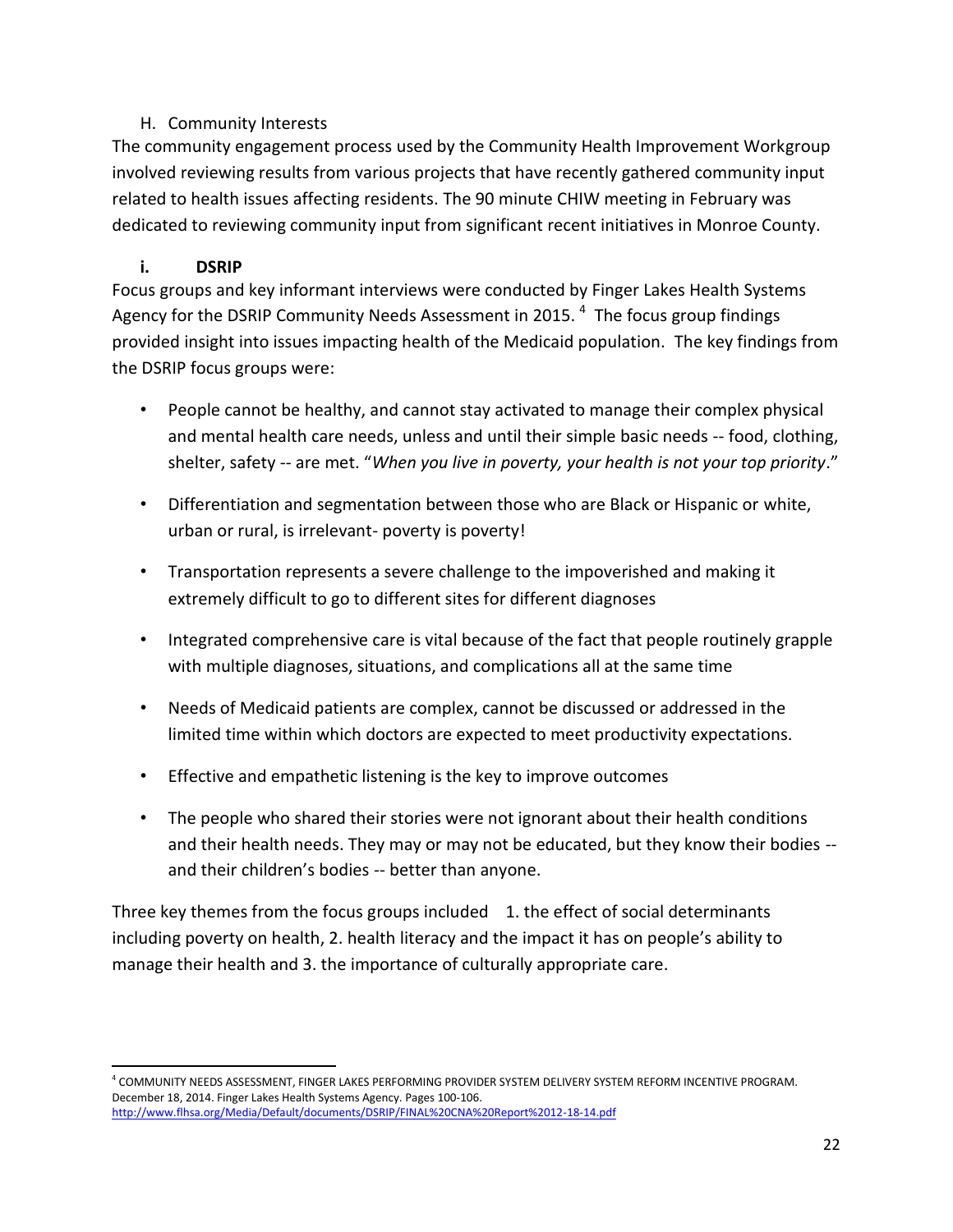# **ii. High Blood Pressure Collaborative Focus Groups**

In 2014, the Finger Lakes Health Systems Agency in Collaboration with the High Blood Pressure Collaborative of the Rochester Chamber of Commerce, conducted a series of focus groups with people diagnosed with high blood pressure. Results of these focus groups which asked about control of high blood pressure, and which were conducted with the African American and Latino health coalitions, included:

- Many patients seem to know what to do to control BP, but they have difficulty implementing strategies due to outside factors including stress, mental health, finances, racism, crime, social isolation, lack of time, fast food, no time to exercise.
- Lack transportation to stores with healthy foods
- Food is a big part of culture, hard to change
- Forget to take medication

# **Suggested Solutions:**

- For every new HBP diagnosis, a "NOW WHAT?!" introductory user's guide / group session / video / online YouTube link.
- Teach people what to expect, what to do, and what resources are available to help them. Classes/coaching sessions
- Key message = "You've got to take ownership for yourself."
- Lifestyle management
- Dealing with stress
- Free organized public exercise offerings (walks)
- Connectivity will help people feel safer and less threatened, less alone. Supporting one another is critical, whether face-to-face, via e-mail, Facebook, phone, etc. "*Being lonely and bored is stressful, depressing, and unhealthy*."
- Cooking lessons/demonstrations

Key themes identified during the focus groups included a need to support people in making lifestyle changes, health literacy, and strategies around medication compliance.

# **iii. Rochester-Monroe Anti-Poverty Initiative (RMAPI)**

Several common themes emerged from extensive focus groups for the Rochester-Monroe Anti-Poverty Initiative. The focus group methods are fully discussed in their reports which can be found here:

Common overall themes included:

- **Community Building**
	- People want to stay in their neighborhoods, but need:
		- Affordable, quality housing
		- Access to healthy food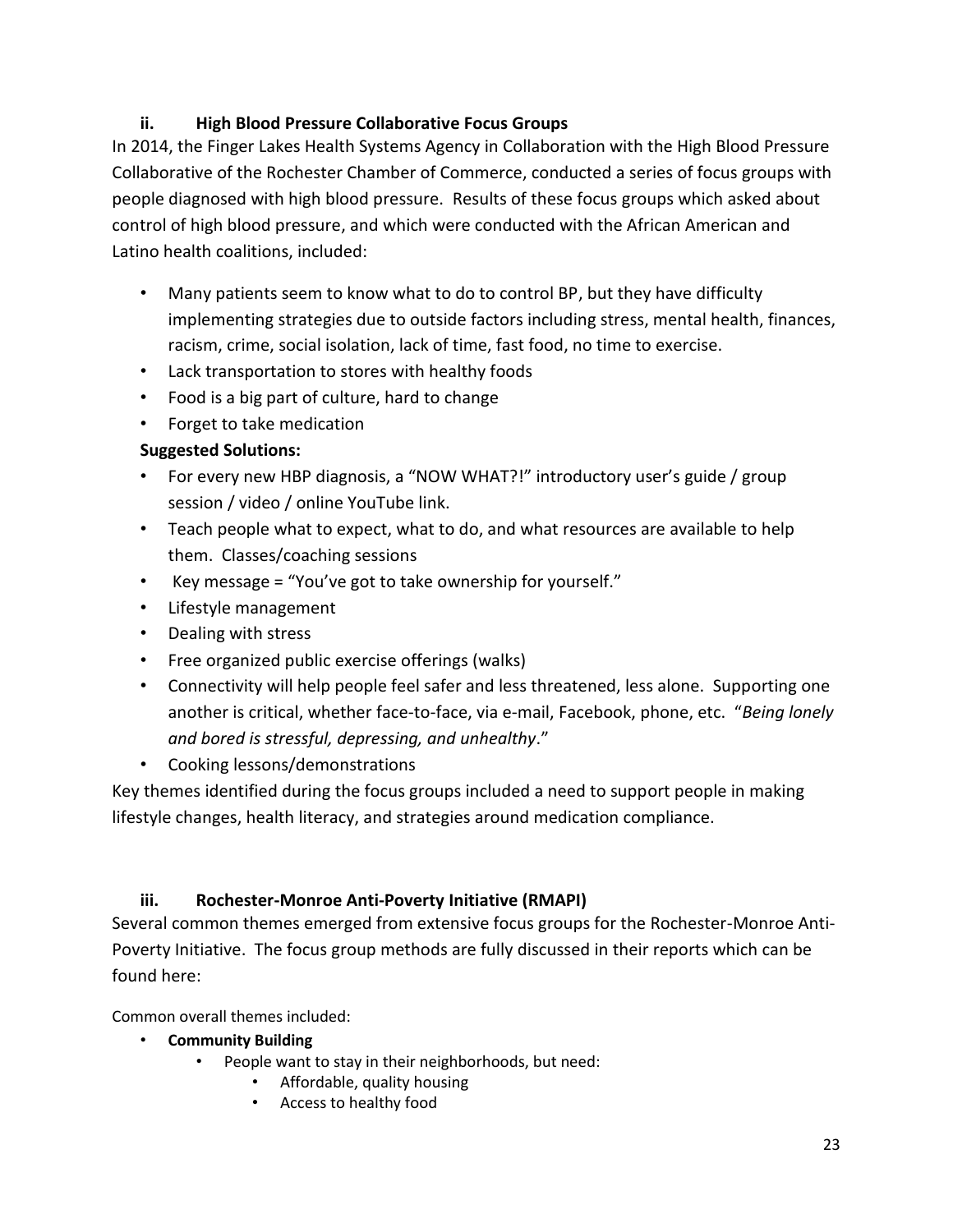- Safety
- Jobs/Business development
- Community centers-education, training, support services
- **Transportation**
- Community health campuses
- **Structural racism**
	- A system in which public policies, institutional practices, cultural representations and other norms work in various, often reinforcing ways to perpetuate racial group inequity.

#### **Poverty induced trauma**

- Impacts child development
- Negatively affects cognitive function/executive functioning skills in adults

In addition, a separate subcommittee was formed called the Health and Nutrition workgroup that developed four initial recommendations.

# **Recommendation #1: Health and Nutrition: Food as Medicine**

Expand access to and increased demand for healthy foods by:

- Funding development of tool and reimburse hc providers to screen for food insecurity and refer for nutrition/benefit referral services
- Increasing funding for programs that incentivize low-income individuals to purchase nutritious foods
- Increasing availability of community-based food literacy and nutrition education programs and incentive participation through increased nutrition assistance benefits (SNAP/WIC)
- Increasing funding for and help accessing current nutrition assistance benefits (SNAP/WIC)

# **Recommendation #2: Health & Nutrition: Preventing and Addressing Trauma**

Minimize family/child/community trauma through prevention, early identification and culturally responsive trauma-informed care through:

- Home visitation/parents support programs expand NFP
- Trauma-informed educational approach begins at pre-conception and continues across generations, including empowering every woman in her sexual and reproductive choices
- Classroom and school climates that support healthy student interaction with learning
- Trauma-informed system that can be activated at multiple points (home, teachers, counselors, school nurse, neighbors, pediatricians).

**Recommendation #3:** Create multiple community health campuses that provide for all residents clinical, preventive and supportive services though a countywide single benefit rate.

**Recommendation #4:** Bring systemic and cultural changes on the federal, state, county and local levels so that someone in poverty accessing DSS would know what to bring and expect and would leave with the necessary tools and resources to get the services they require to become independent and self-sufficient.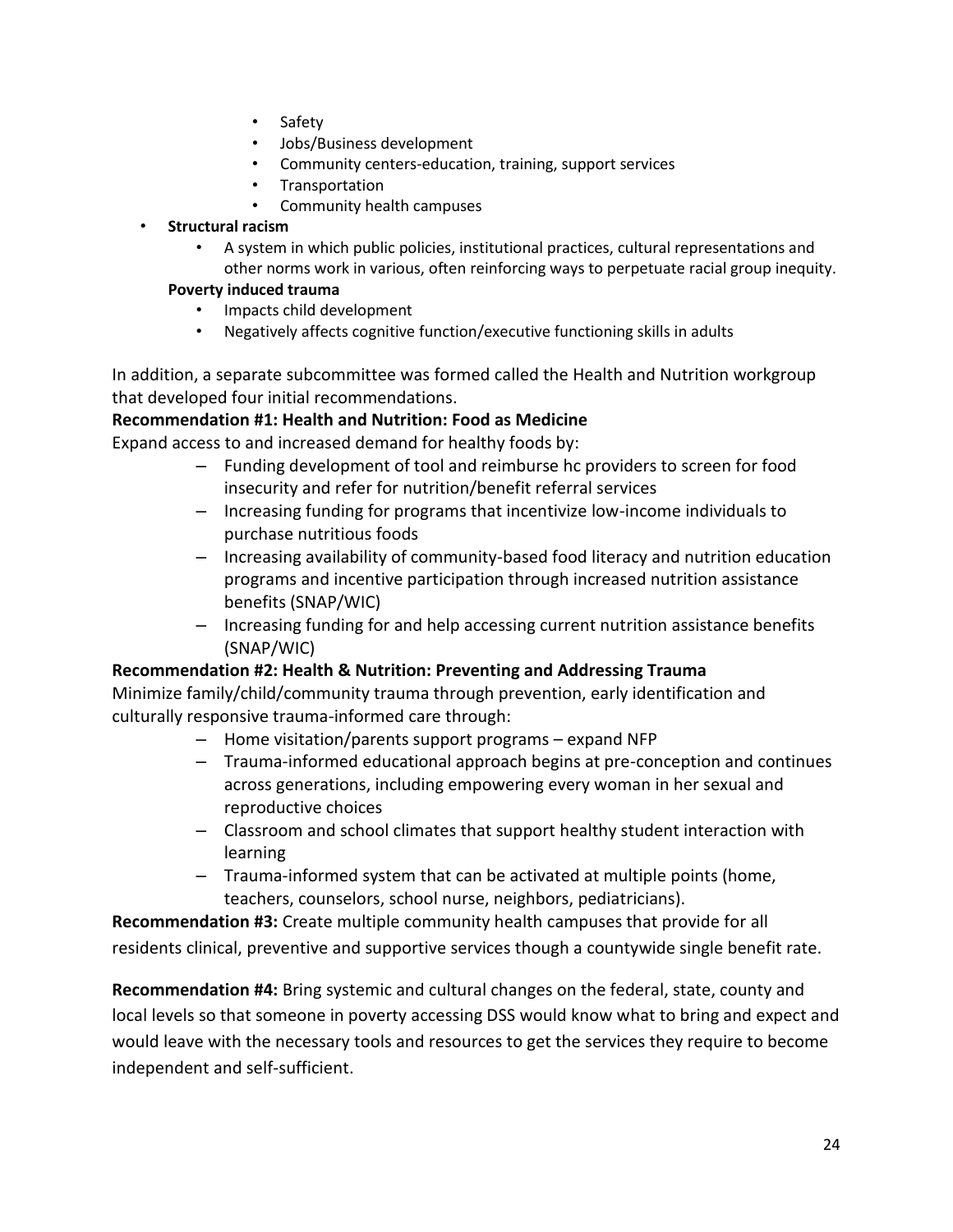The CHIW also reviewed the reports published by the Finger Lakes Health Systems Agency, "What's Goin' On?" and "Nuestra Salud" (Our Health) that highlighted significant health disparities in socioeconomically disadvantaged areas. The FLHSA was represented at every meeting during the planning process to voice any missing opinions from the community.

# iv. Survey of Hospital Leadership

One final step was conducted to assure adequate community input. A survey was conducted and sent via Survey Monkey through the members of the CHIW to distribute to anyone they felt needed to be heard. This process assured that hospital leadership was aware of the prioritization process and felt they could engage and have their opinion heard. The survey provided the detailed list of 12 health areas of need for Monroe County and included a list of evidence based interventions for each. Then the survey asked:

- 1. Which three focus areas do you think are most IMPORTANT?
- 2. If selected, which three focus areas are most likely to result in SUBSTANTIAL IMPROVEMENT in 3 years?
- 3. Which three focus areas will most likely have COMMUNITY SUPPORT?
- 4. Which three focus areas will most likely have HOSPITAL SUPPORT?
- 5. If selected, which three focus areas would FILL A GAP in services/initiatives currently provided
- 6. Which three focus areas have the most potential to address a large HEALTH DISPARITY?
- 7. Which one of the focus areas should be included in the community health improvement plan
- 8. Why should the focus area you selected in question 7 be included in the CHIP
- 9. What one intervention to address the focus area you selected in question 7 would you suggest be included in the CHIP and why

Results were tabulated by the MCDPH for each organization and shared with that organization's leadership to help inform their selection. There was not a clear cut number one priority from any of the information gathered, however the CHIW selected a range of priority areas that addressed a majority of the concerns brought up by the community. Interventions will need to focus on social determinants and upstream solutions to health problems.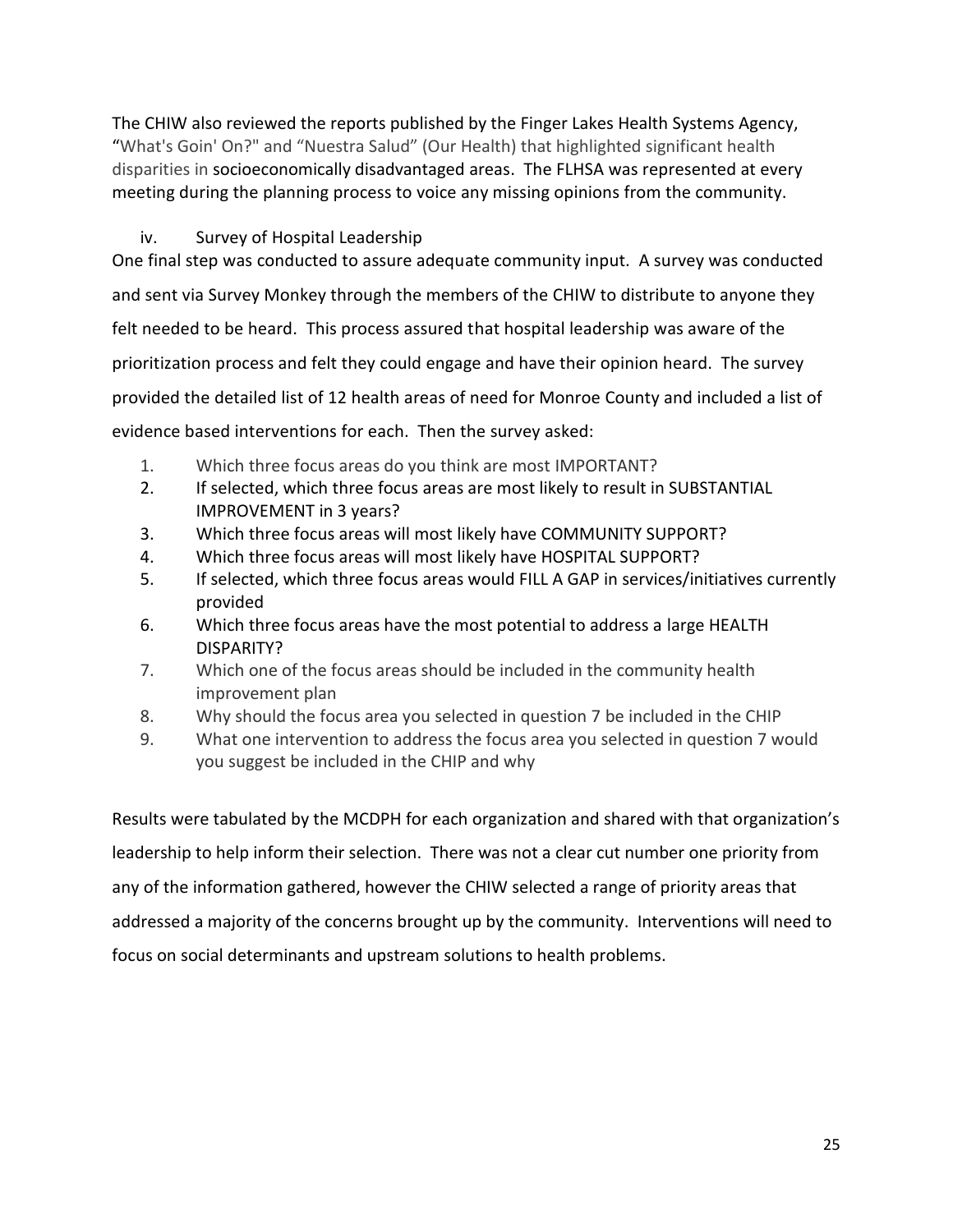#### I. Information Gaps

During the Community Health Needs Assessment process, the Community Health Improvement Workgroup discussed the data and what data was inadequate or missing. All members of the team, including all the hospital representatives felt that there was more than enough adequate and understandable data. In general, our data is very good.

It was noted that the Monroe County Adult Health Survey is less effective in assessing people without home phone lines, who rely solely on mobile phones, although the 2012 survey did include 300 cell phone surveys. In addition, people living in congregate-care facilities, those without telephones or cell phones, and those with a primary language other than English or Spanish were not included in the survey. There is also an issue with folks who don't always answer their phone, or transient populations, which may represent a bias. It was suggested that as EMR infrastructure develops and links across systems, better data will be available through the EMR so that self-report surveys will not be as necessary.

#### **Representation from the Community**

Several community representatives are on the CHIW committee. Each hospital is represented by one designated person serving as the hospitals' voice. In addition, each hospital named a champion to spearhead individual projects or focus areas from the 2013 CHNA/Implementation Strategy. In addition to the hospitals, the Monroe County Department of Public Health was exceptionally represented by Anne Kern, the Public Health Program Coordinator, and by Kathy Carelock, Manager of the Division of Epidemiology. Ms. Kern and Ms. Carelock brief the Director of the Health Department, Dr. Michael Mendozza, MD, MPH, frequently, and the CHIW Coordinator meets with Dr. Mendozza regularly.

The community is represented by having Al Bradley, Senior Project Manager from the Finger Lakes Health System Agency on our workgroup. Mr. Bradley shares insight from the FLHSA and conducts two-way communications on the actions of the CHIW. Trilby DeJung, CEO of FLHSA is kept informed of the progress of the CHIW and is welcome to attend our open meetings monthly.

26